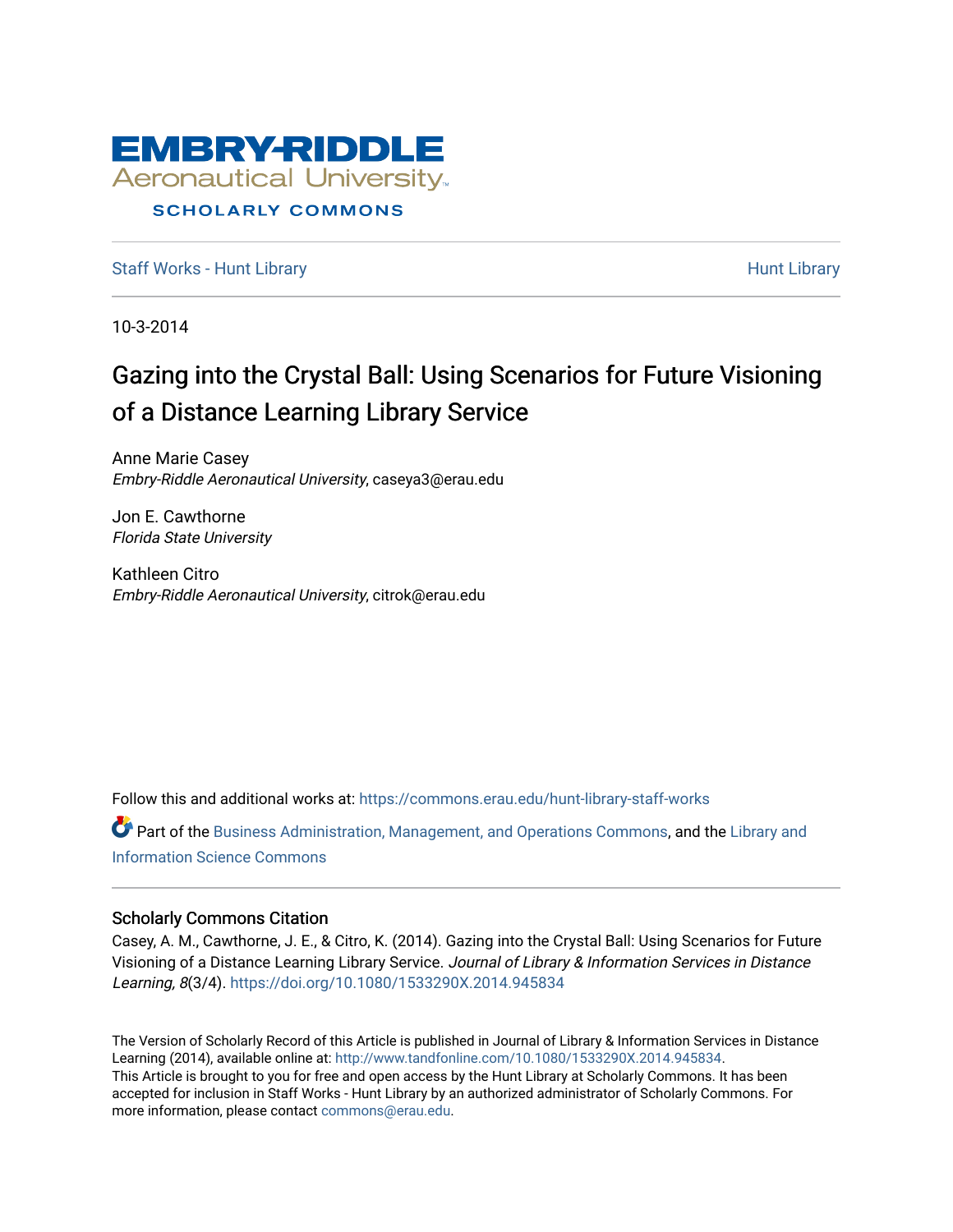### **Gazing into the Crystal Ball: Using Scenarios for Future Visioning of a Distance Learning Library Service**

**Anne Marie Casey Embry-Riddle Aeronautical University**

### **Jon E. Cawthorne Florida State University**

### **Kathleen Citro Embry-Riddle Aeronautical University**

#### **Abstract**

This article describes the use of scenarios as a tool to assist a large distance learning library service in its strategic planning. Through a description of the scenario process from beginning to end, the authors detail the steps that the library director and the consultant took initially; their missteps; and the successful conclusion. This study of the journey through the scenario process to a new strategic plan should prove useful to library administrators interested in exploring new ways to plan for uncertain futures.

#### **Background**

Scenarios, which ask people to suspend their current beliefs or strongly held values long enough to appreciate new connections, new themes or new directions, are a way to envision the future of an organization. Scenarios take into account the complexity of current forces and their plausible future implications while avoiding the dangers of mental models or habits that can influence the planning process (Godet & Roubelat, 2000; Ringland, 2006; Shoemaker, 1995). The challenge in any organization is to create the conditions for strategic creativity to emerge and develop scenarios that challenge current mind-sets that consciously or unconsciously make assumptions or judgments about the future (Heijden, 2005; Schwartz, 1991). Scenarios take complex elements and weave them into a story that is coherent and systematic and future-oriented.

While scenarios focus on the future, they differ from forecasts or visions. Forecasts are descriptions of a relatively unsurprising projection of the present (Lindgren & Bandhold, 2009). Visions are often uncomplicated and meant to both inspire and articulate a desired future. Both forecasts and visions conceal risks while a well-worked scenario story includes the plausible impacts of such risks (Heijden, 2005). A preferred scenario adapted to a local organization may serve as a vision guiding future change.

Scenarios help leaders at all levels of the organization consider more uncertainty, expand current thinking, and improve long-term decision making. They are being used to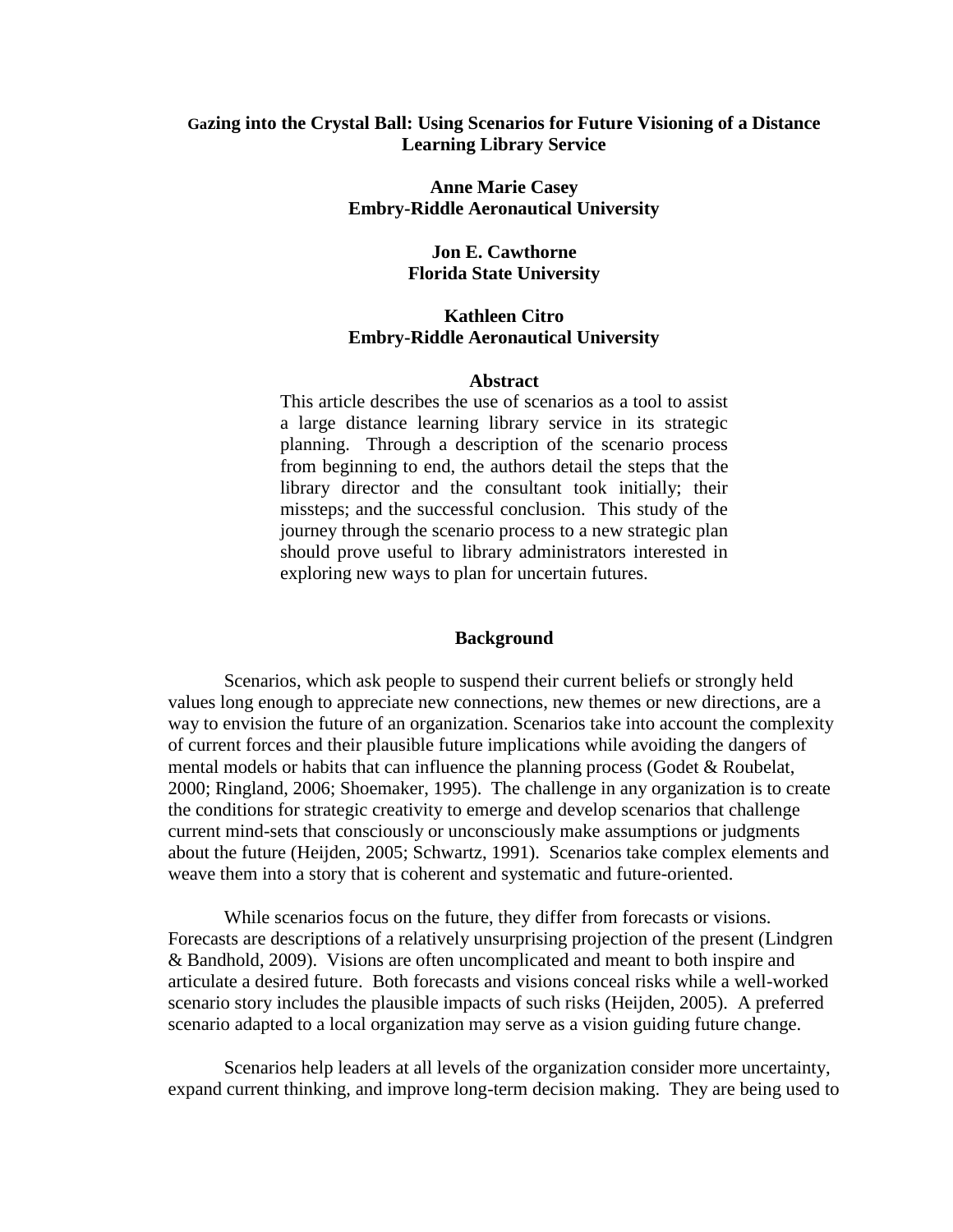imagine alternative futures in higher education and in libraries; and are valuable in planning because they allow people to see different paths that open the potential for more than one future direction for an organization. Incorporating scenarios into planning can potentially change beliefs and assumptions about work and focus on the strategic development of the organization (Burt, 2003; Burt & Chermack, 2008). Scenarios can also open up new possible futures and help library directors articulate a vision that includes new library service innovations (Jantz, 2012) and demonstrate how decisions made today move toward the future library.

#### **Proposal**

Many distance learning library services developed organically in response to colleges and universities offering programs off campus or online rather than being implemented as part of a library's long-range planning. While the literature of the field, conference presentations, and social networking sites highlight the quest for innovative technologies and new ways to provide library services to distance learners, there is little discussion about how distance learning library services envision and plan many years into the future. In addition, the use of scenarios as a planning tool has been limited primarily to research libraries. This study moves the investigation of scenarios as a planning tool into new areas by exploring the use of scenarios to inform strategic planning in an academic library that supports a large distance learning program.

As directors position distance learning library services to support a changing academy, they must, in turn, use new planning tools which allow them to re-think library services and move beyond the image of the traditional library. Scenarios help leaders develop a process that investigates possible futures; identifies uncertainties; and involves staff and librarians at all levels. By exploring the scenario process in a large distance learning library service, this study attempts to demonstrate the effectiveness of the process in long-range planning and, perhaps, provide a model for other similar libraries.

#### **Literature Review**

#### **Historical Context**

The beginnings of "what if" narrative scenarios come from Herman Kahn and the RAND Corporation (Lindgren & Bandhold, 2009). After World War I, the RAND Corporation used scenarios to research new forms of weapons technology. Kahn pioneered the technique of "future-now" thinking, which is a detailed analysis plus an imagination to write a myth or story as if it were written by people living in the future (Ringland, 2006). Kahn's scenarios helped people break past their mental blocks and consider "unthinkable" futures.

In 1947, Stanford University established the Stanford Research Institute (SRI) to offer long-range planning for business incorporating operations research, economics, and political strategy along-side science and military consulting. The SRI "futures group" began to ask questions and apply scenario thinking to a variety of disciplines to study the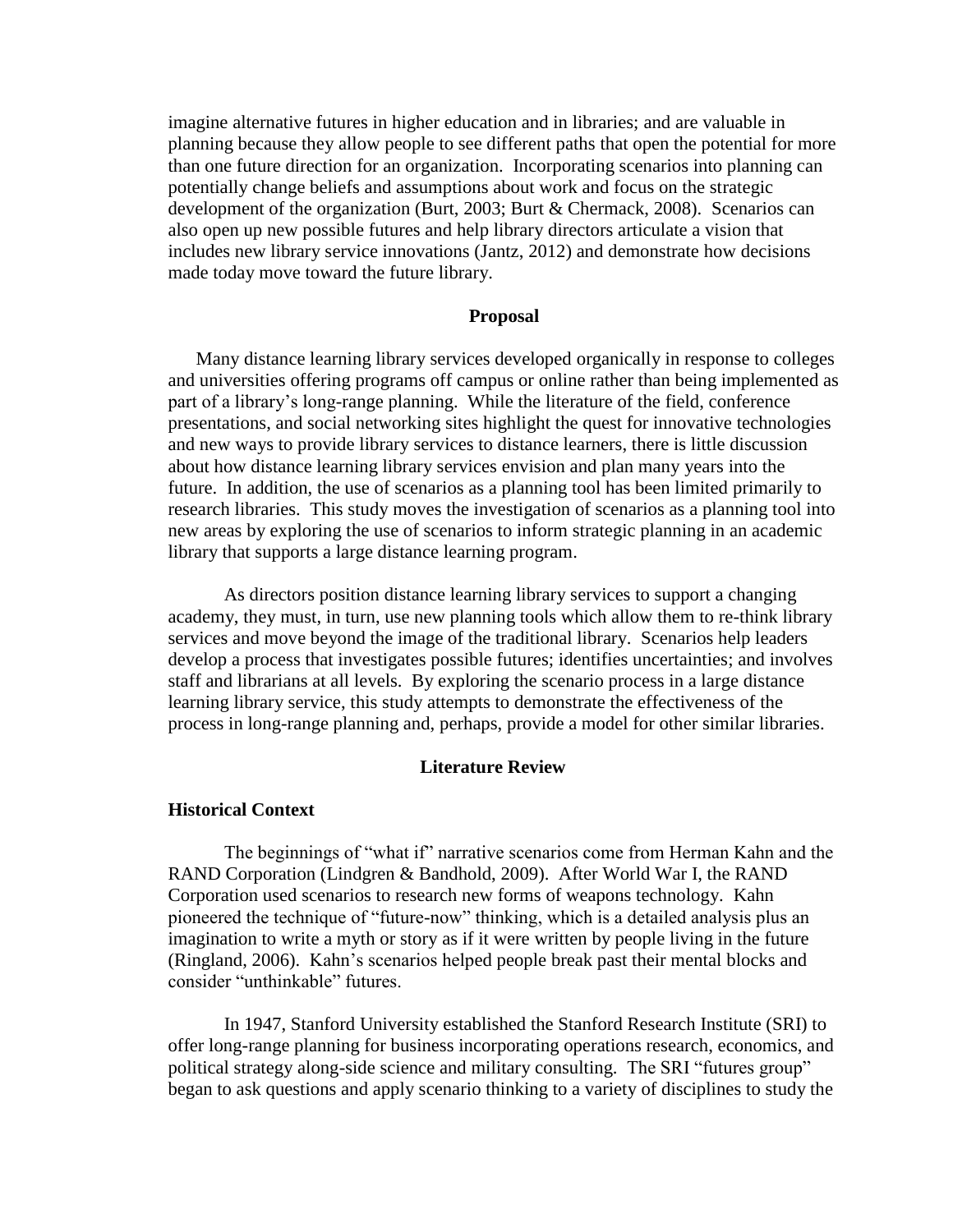future. These questions were not only related to military and weaponry science, but also led to large-scale educational teaching machine systems in 1973; low-cost 3-D color television in 1977; undersea motels, factories, and recreation centers powered by nuclear power; and commercial passenger rockets going to the moon by 1980 (Ringland, 2006). While top scientists in other companies asked what the world would want and need in the next 20 years, SRI focused on straight-line numeric forecasts and gathered literature on utopias and dystopias from science fiction to create plausible scenarios.

Developing scenario thinking was an incremental step in strategic planning and advancing the leader's view of different possibilities (Swanson, 2008). Peter Schwartz, president and founder of the Global Business Network, believes that when leaders undertake strategic planning, denial acts as an automatic shut-off valve to creativity and alternative solutions (1991). Scenario thinking, therefore, can become a useful part of strategic planning. Early on, Kahn's founding of the Hudson Institute earned him the title of America's top futurist. By the late 1950s, many companies and organizations used scenarios. The work of the Hudson Institute brought the scenario process to corporations such as Corning, IBM, and General Motors.

A great advancement in scenarios and future thinking occurred at Royal Dutch Shell. Pierre Wack and Ted Newland of that company developed scenario thinking at in a critical moment. They had written two future scenarios: one presented the conventional wisdom that somehow oil prices would stay stable; the second outlined a more plausible future—an oil price crisis sparked by the Organization of Petroleum Exporting Countries (OPEC). Despite the managers receiving, reading, and understanding the implications of the scenarios, there was little change in organizational decision making. The breakthrough came when Wack and Newland realized scenarios needed to change management's view of reality—to match it up more closely with the reality as it is, and reality as it is going to be (Schwartz, 1991). With this changed view of reality, Royal Dutch Shell navigated a major oil crisis brought on by OPEC. Shell addressed a broad range of strategic and planning decisions across the uncertainties of time and politics (Koninklijke Nederlandsche Petroleum Maatschappij, 2005).

#### **Scenarios and the Academic Library**

Academic library leaders can use scenarios to expand the culture view; the fundamental perceptions, beliefs, and patterns of behaviors and norms; and ways of sense making of staff and librarians (Shepstone & Currie, 2008). A number of articles, research reports, and edited volumes use scenarios to express future directions of academic libraries (Deiss & Giesecke, 1999; Dupuis, 2009; Hardesty, 2002; O'Connor & Au, 2009; O'Connor, Blair, & McConchie, 1997; Reyes, 2006). These writings represent the directions an academic library might take to re-define reference desk service of the future Watstein (2003), portray scenarios as a planning tool in health sciences libraries (Ludwig, Giesecke, & Walton, 2009), or encourage future thinking among libraries within the Association of Research Libraries (ARL) (Staley & Malenfant, 2010). Malenfant (2011) uses scenarios during a planning process which examined how perceptions of disciplinary faculty members can inform and expand academic librarians'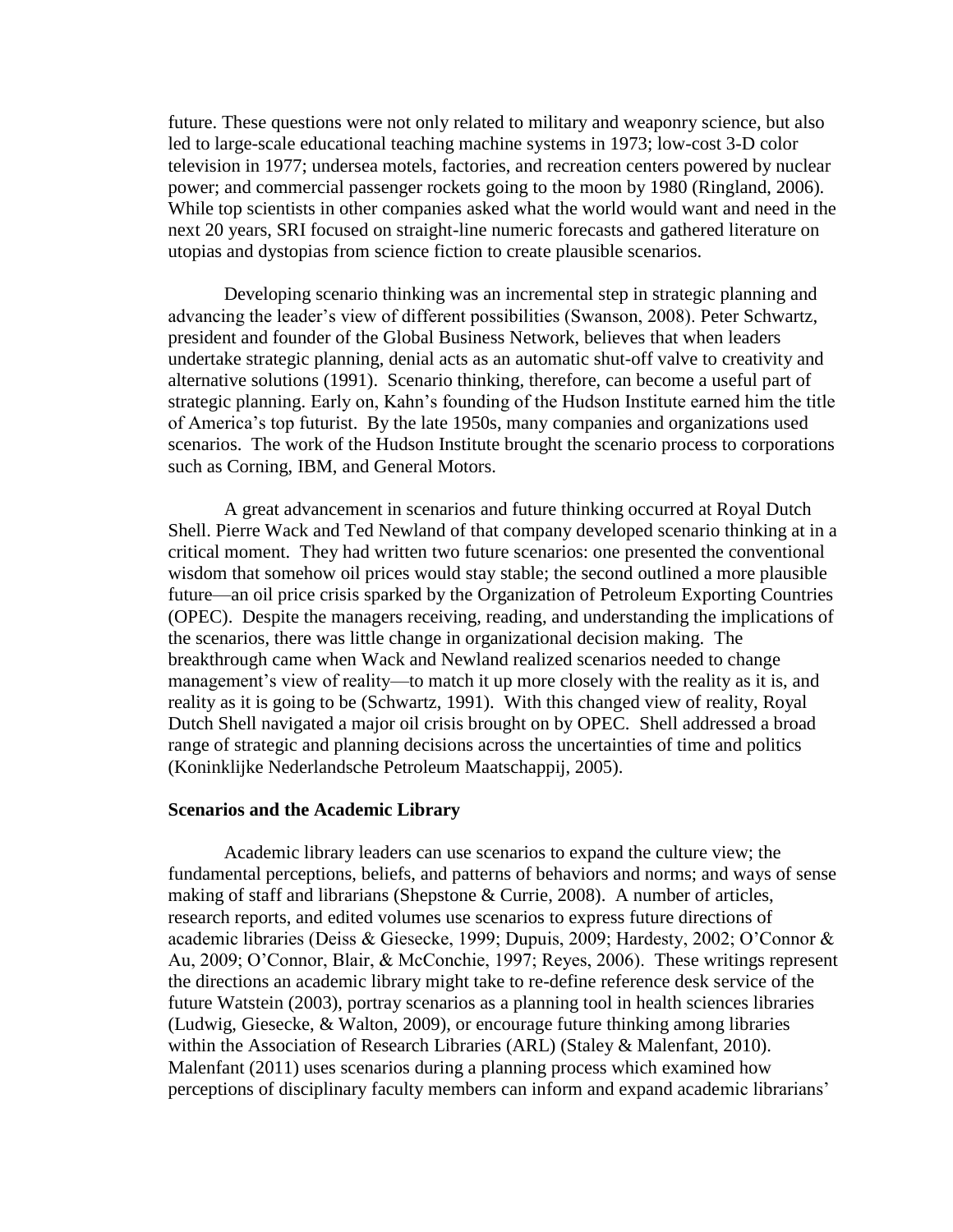thinking about devising future oriented action plans. Hernon and Saunders (2009) developed scenarios that explore possible relationships between the U.S. government depository program and research universities up to 2023, and Chadwick, DiPlato, Le Conge, Rubin, and Shaffer (2012) did the same for public libraries. Hernon and Matthews (2013) edited a volume that suggests a path for transforming academic libraries and involve national leaders in offering their perspectives on scenarios. When scenarios are used in an academic library setting they can paint a better picture of tomorrow and challenge the status quo (p. 196). As scenarios are used more frequently in academic libraries, Hernon and Matthews caution that organizational leaders need to include the general workforce of a library. By doing so, scenarios will avert being too futuristic, unable to connect with the work in current library organizations.

A workshop on leading discussions of ARL scenarios in university research libraries focused on developing a strategic agenda and aligning organizational planning.<sup>1</sup> Researchers described how scenarios were introduced in their organizations after the workshop and how they were used with the balanced scorecard (Ball, Bowlby, Burri, Lewis, & Mengel,  $2012$ ).<sup>2</sup> In 2010, Staley and Malenfant developed 26 future scenarios that represented themes relating to the culture of higher education, demographics, distance education, funding, globalization, infrastructure (e.g., facilities), political climate, publishing industry, societal values, student learning, and the use of technology by academic libraries. In order to make these scenarios actionable in local environments, they asked library directors six, critical questions:

- 1. "If this scenario were to exist today, would academic libraries be able to leverage it to our advantage?
- 2. Are the resources, staffing, organizational processes, and strategies available to take advantage of this scenario?
- 3. If this scenario were to exist today, in what ways are academic libraries currently vulnerable to the change it represents?
- 4. To what degree do the strategies and underlying values leave library leaders unprepared or unable to respond effectively to the conditions this scenario represents?
- 5. If all the staffing and resources were available, what could librarians do to leverage this scenario to their advantage?

 $\overline{a}$ 

6. What would need to happen—internally and in the external environment—for this vision to become a reality?" (pp. 21-22)

<sup>&</sup>lt;sup>1</sup> In Ludwig & Church-Duran (2012) the two-and-a-half day workshop at Georgia Institute of Technology in Atlanta, GA, March 23 through March 25, 2011, used experiential learning and participants' university research library environments to assessing needs and map out a custom plan on how most effectively to incorporate the ARL 2030 scenarios into current and future planning. The ARL 2030 scenarios did not include the current library in the scenarios.

<sup>&</sup>lt;sup>2</sup> The balanced scorecard is a strategic planning and management system used in business and industry, government, and nonprofit organizations to align business activities to the vision and strategy of the organization.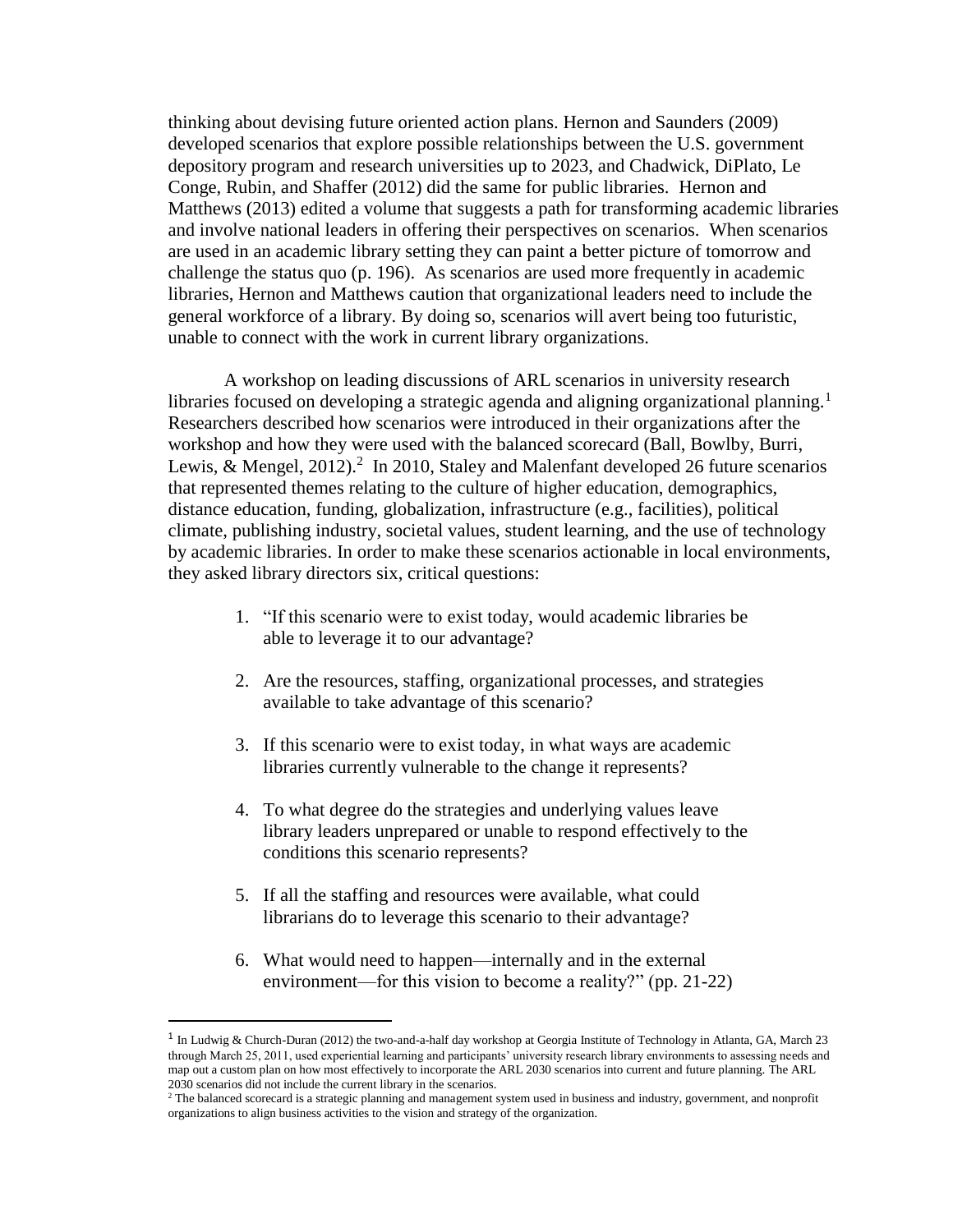These questions encourage directors to think about the current library, its staffing and organizational processes. The fourth question challenges directors to think about the assumptions and ways in which their leadership may not effectively bring about the changes they envision. For managerial leaders, understanding where the money is allocated is important; yet equally critical are thoughtful considerations of how the current human resources and professional development practices help the library arrive at the future scenario. Future stories that allow greater awareness of environmental factors challenge the assumptions of academic and research librarians and may prove critical for improved decision making (Staley, 2012).

As librarians and staff at all levels read the strategic scenarios, they imagine ways the current library may introduce changes to the current organization. Through the discussion with a future scenario librarians and staff may realize the impact their work has on the institution. Research is beginning to show that organizational cultures are less a permanent, manifested phenomena and more of a manipulated asset (Fortado & Fadil, 2012), thus the way library directors use scenarios can contribute to establishing organizational culture norms and beliefs that foster new thinking and approaches to change in the library. Recognizing how the assumptions, values, and beliefs of library directors influence decisions toward organizational change is an important element of establishing lasting change in organizations.

#### **Research Design**

Embry-Riddle Aeronautical University's (ERAU) Hunt Library served as the distance learning library site for the use of scenarios in strategic planning. ERAU is a specialized university focusing on aerospace studies and aeronautical engineering. Granting degrees ranging from as associate's degree in Air Maintenance Science to a PhD in Aviation Science, ERAU has two residential campuses and a large distance learning program. The residential campus in Prescott, Arizona has approximately 1,700 students. The other residential campus, in Daytona Beach, Florida, is home to approximately 5,200 students and the university administration. The largest ERAU campus is Worldwide, the distance learning division of the university, which enrolls approximately 25,000 students, who take classes in over 150 centers all over the world or through the online programs. The Hunt Library, located on the Daytona Beach Campus is the library for both Daytona Beach and Worldwide.

The Hunt Library has a staff<sup>3</sup> of  $36$  librarians and technicians who serve both the residential and distance learning students of the Daytona Beach and Worldwide campuses. In 2010 the library initiated a new cycle of strategic planning in order to ensure that services to both sets of users remained customer-centric as well as to plan for innovation and improvements. Initially the library developed one-year plans with input from the entire staff. The planning was quite successful resulting in the achievement of most annual goals and the development of project work teams designed to support innovation in areas that the majority of staff considered to be high-priority.

 $\overline{\phantom{a}}$ 

<sup>&</sup>lt;sup>3</sup> Staff will be used from this point forward to designate the library personnel. The term refers to both librarians and technicians.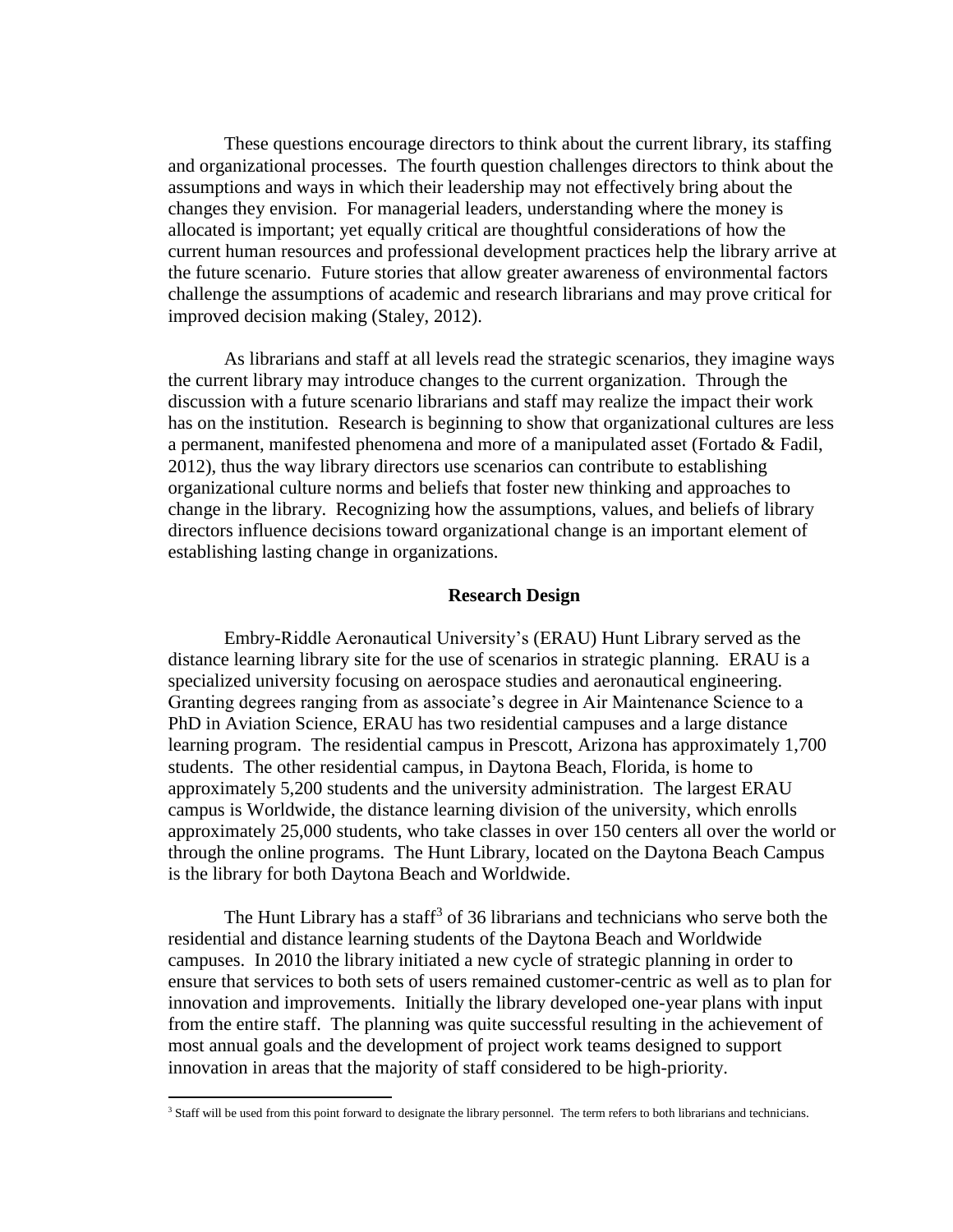In the 2012-2013 academic year, the Hunt Library management team<sup>4</sup> engaged the staff in a set of exercises designed to look further out into the future in order to develop a three-year strategic plan. The first of these, at a staff retreat in December 2012, employed the  $SOAR<sup>5</sup>$  method. As a result of this retreat, the management team had some ideas about strategic directions for the three-year plan, but decided that the results tended to reflect the one-year plans the library had developed earlier rather than being as futureoriented at the three-year plan needed to be.

In the spring of 2013, the director read the dissertation of Dr. Jon Cawthorne, the consultant, on the use of scenarios for long-range planning in research libraries. After a discussion with the consultant, in which he expressed an interest in expanding the use of scenarios to other libraries, the director considered that this approach might be the way to help the Hunt Library staff envision a future a little further out than one year. They settled on a date in June for the consultant to lead a scenario exercise.

### **The Scenario Process**

#### **Group Assignments**

In late May 2013 the director and the consultant met to discuss the process. The consultant supplied future scenarios he had developed for a conference presentation earlier that year. Each of the three scenarios described a different set of circumstances 25 years in the future. They varied from somewhat bleak to very rosy. The consultant asked the director to adapt the three scenarios to the circumstances of the Hunt Library. The director made the changes and the consultant edited the new scenarios for consistency.<sup>6</sup> They discussed when to make the scenarios available to the library staff and decided that the management team members would see them the day before the staff retreat and everyone else would receive them at the retreat.

Library staff and the Vice President of Student Affairs, to whom the library director reports, assembled for the retreat on a day in mid-June at lunchtime. While everyone else ate, the director and the consultant explained the process. Each of the staff members had been randomly assigned to a group. Members of the management team plus the Vice President of Student Affairs formed another group. Each group was instructed to read the three scenarios; give titles to each; pick the one they liked the best; explain why; and list what was missing. The groups were also instructed to choose a note taker, a culture hawk, who would report on issues created by the predominant culture in the library, and a presenter.

At the end of the brief presentation, the groups were asked to move to various conference rooms throughout the library and take the next hour to follow the instructions

 $\overline{\phantom{a}}$ 

<sup>&</sup>lt;sup>4</sup> The management team is comprised of the director and four associate directors.

<sup>5</sup> The SOAR approach begins with an examination of an organization's strengths and opportunities, as does a SWOT analysis. But rather than exploring weaknesses and threats, participants share their aspirations for their preferred future and define measurable results (Stavros, Cooperrider, & Kelley, 2003).

<sup>&</sup>lt;sup>6</sup> See Appendix A for the text of the scenarios.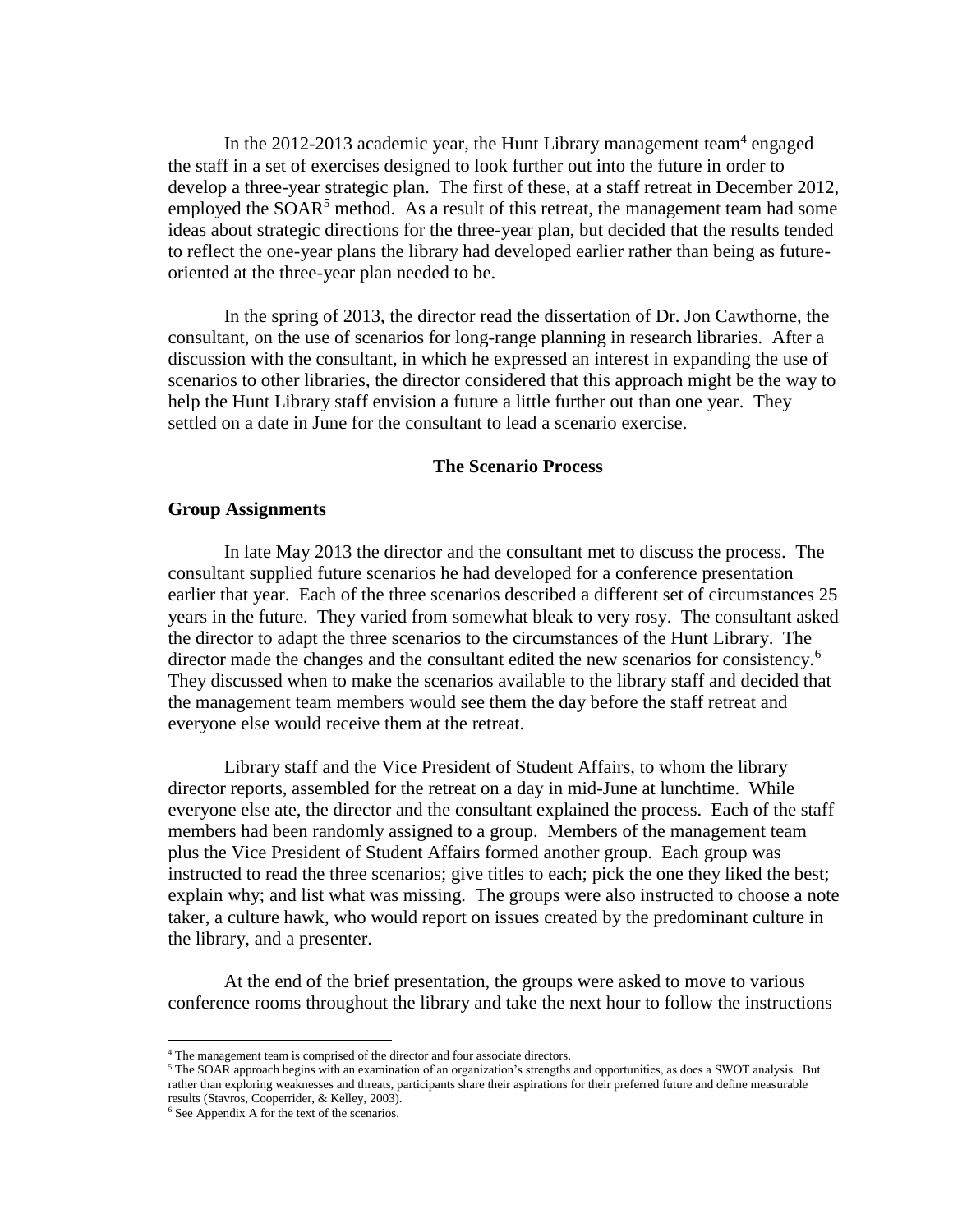the consultant had given them. The director and the consultant walked around to each of the groups to answer questions. They observed some frustration among many of the staff members. Some reported that they barely had enough time to read and digest the scenarios and were not sure how they would accomplish the rest of the assigned tasks in the time allotted.

#### **Inside the Groups**

Although the written directions seemed clear, the Associate Director for Research and Worldwide Library Services reported that once the group met they realized there were many unanswered questions. Despite their best efforts, the associate directors had a tendency to try to second-guess what the library director wanted and at the same time align themselves with the Vice President of Student Affairs. This was not a productive outcome. The time went quickly and the directives set forth for this hour-long discussion were not all completed. As the clock ticked, the group rushed through so they would have enough information to make their presentation; thus short changing the process.

The associate directors acknowledged that if they were feeling pressed, having had the chance to be part of the process and read the scenarios a day earlier; their colleagues, who had just received the information, were probably feeling this impact even more severely. One of the staff members supported this assumption when she said that several people in her group were not able to complete the reading of the scenarios in time for the group to get much else done. They also rushed so they would have something to report to the larger group.

#### **Reporting Out**

After the hour was up, the groups reassembled and each reported on their discussions. The presenters listed the titles their groups assigned to each of the scenarios and the one they voted as their top choice. There was no clear winner. One group chose Scenario One as the preferred future, while two groups each voted for Scenario Two and Scenario Three. The sixth group developed a Scenario Four, which was a hybrid of the elements they had liked in the three scenarios.

Some of the general comments that arose in the discussion during the reportingout pointed to some consistency among the groups. While none of the groups completely liked one scenario in particular, there was a great deal of conformity in the elements they liked and disliked in each of the scenarios. Many of the staff members said that despite the rush, the exercise made them feel valued and they believed that their input was important to administration. They also said that the culture of ERAU led them to assume they were being led to the director's preferred decision.

The Vice President of Student Affairs found a large gap in the exercise: the fact that there was no mention in the scenarios of the student of the future and what the projected needs of that type of user might be in relation to the library. Other comments during the discussion touched on the great changes that technology brings to libraries and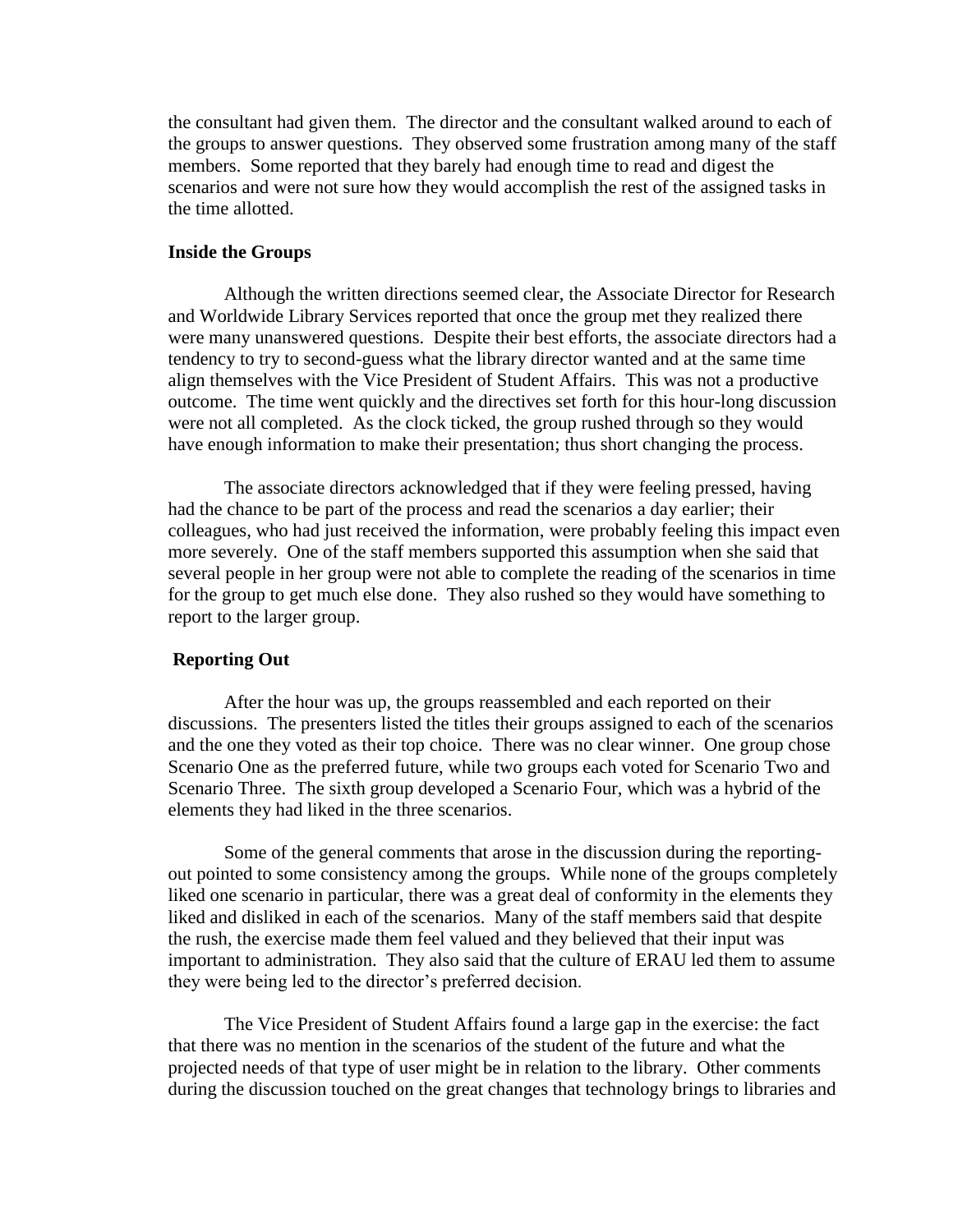the need to build flexibility into planning, collaborate better with faculty, and be aware of the library's impact in the ERAU community.

Specific comments on the scenario process were fairly negative. Everyone said that they had not had enough time to read and digest the scenarios. They stated that they would have preferred to receive them the day before and to have had the roles assigned earlier. Other feedback included:

- No one understood the role of the Culture Hawk;
- The scenarios were set to far out in the future (2025) for most people to comprehend;
- The language and length varied from scenario to scenario and created a bias that suggested staff were being led to a decision;
- Some of the elements, such as eliminating all print books and collaborating with local academic libraries, did not seem plausible;
- A worksheet would have been useful in framing the group discussions;
- Naming the scenarios was fun but it was time-consuming and seemed pointless.

At the end of the reporting-out session, the director and Vice President of Academic Affairs left for another meeting. The consultant led a discussion on the process and staff members were very open about what they stated were the flaws of the experience. Many staff members expressed concern at the decision to keep the associate directors in a separate group. They thought the managers should have been part of the assigned groups. Some of the staff questioned the future of their positions since pieces of one scenario eliminated a current department. The associate directors stated that the unfortunate timing, which resulted in the director being absent from the final discussion, was a misstep.

### **Rewriting the Scenario**

In early July the management team met to discuss next steps. The scenario exercise had frustrated most of the staff and had developed no new information to add to the library's new strategic plan. The team decided to revisit the process and to adapt it according to some of the feedback. The director sent a message to the staff in which she informed them that there would be another staff meeting in July to discuss the scenarios. Prior to that, she would develop a Scenario Four that reflected the most desirable elements of the three earlier scenarios as well as other input from the staff retreat. She also promised that everyone would receive the new scenario prior to the meeting along with some questions designed to help them think about the ways the scenario could be used in strategic planning.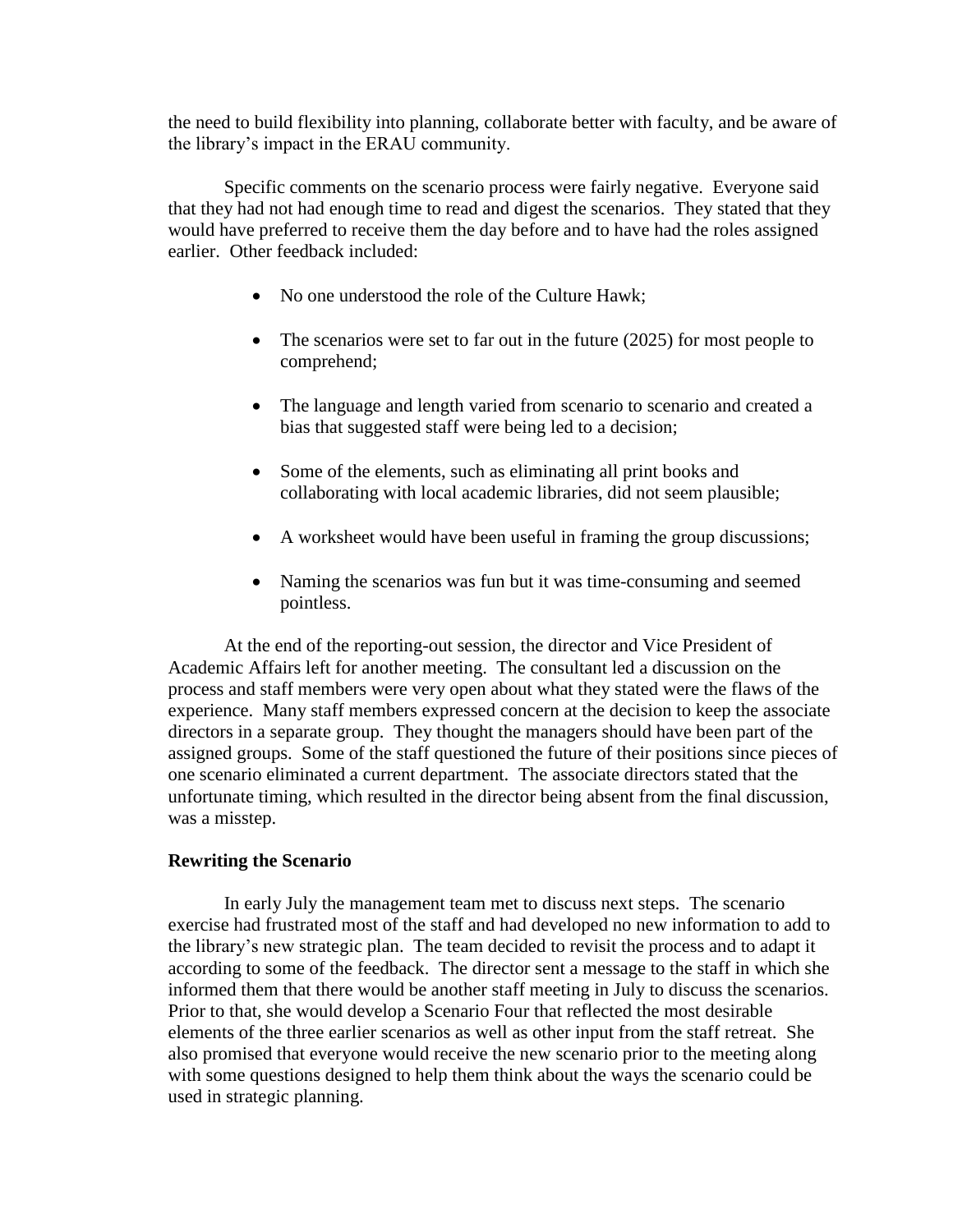From the feedback the staff gave at the scenario planning retreat, the director drafted a new scenario and named it *The One-Stop Shop<sup>7</sup> .* She shared the draft with the other members of the management team who added their suggestions to strengthen the document. They also worked collaboratively to develop a set of instructions for staff. The new document was distributed several days before the next meeting, scheduled for mid-July.

Before this meeting staff members read the new scenario, discussed it with colleagues if they were so inclined, and had answers to the questions on the instruction page. The response<sup>8</sup> was far more positive than that of the first meeting. For the most part, the staff members were supportive of this vision of the future, which among other things, projected out to 2018 rather than 2025 as the three earlier scenarios had. Many of the new services or operations included in this scenario were attractive to the group. Very few of the envisioned changes were dismissed but some staff asked for clarification on specific changes that would impact them or their departments.

One area that brought up considerable discussion was the items staff members found missing from the scenario. Aside from the perennial request of some staff members to adopt a cat, the missing areas focused on centralization of similar services and increased collaboration with other departments within the university. The last category of discussion centered on the actions the library needs to take in the near future in order to achieve the vision of the scenario. Not surprisingly, many of these included obtaining more financial support, increased staffing, and new technology.

The staff involvement in the development of Scenario Four as well as their response to it achieved the purpose of the exercise. The feedback both complemented and added to the information that came out of the earlier library strategic planning retreat that employed the SOAR approach. Using the results of both retreats, the management team drafted a new library vision, mission, and set of strategic directions that they shared with the staff. From this draft, each department suggested goals for the first year of the new three-year Strategic Plan. The management team took the departmental suggestions and finalized the new Hunt Library Strategic Plan<sup>9</sup> in September 2013.

#### **Discussion**

The initial scenarios were adapted from a set that the consultant had created for a conference earlier in 2013. Although not specifically aimed at a research library audience, their focus did stem from scenarios developed for ARL libraries. The director and consultant realized that the scenarios needed some work in order to fit the ERAU audience, but did not seek any advice from senior members of the Hunt Library staff. This led to a bias in the scenarios toward the ideal future the director envisioned as well

 $\overline{\phantom{a}}$ 

 $7$  See Appendix B for the text.

<sup>&</sup>lt;sup>8</sup> See Appendix C for a bulleted list.

<sup>9</sup> For more information on the Strategic Plan, please visit http://library.erau.edu/about/strategic-plan/#strategic.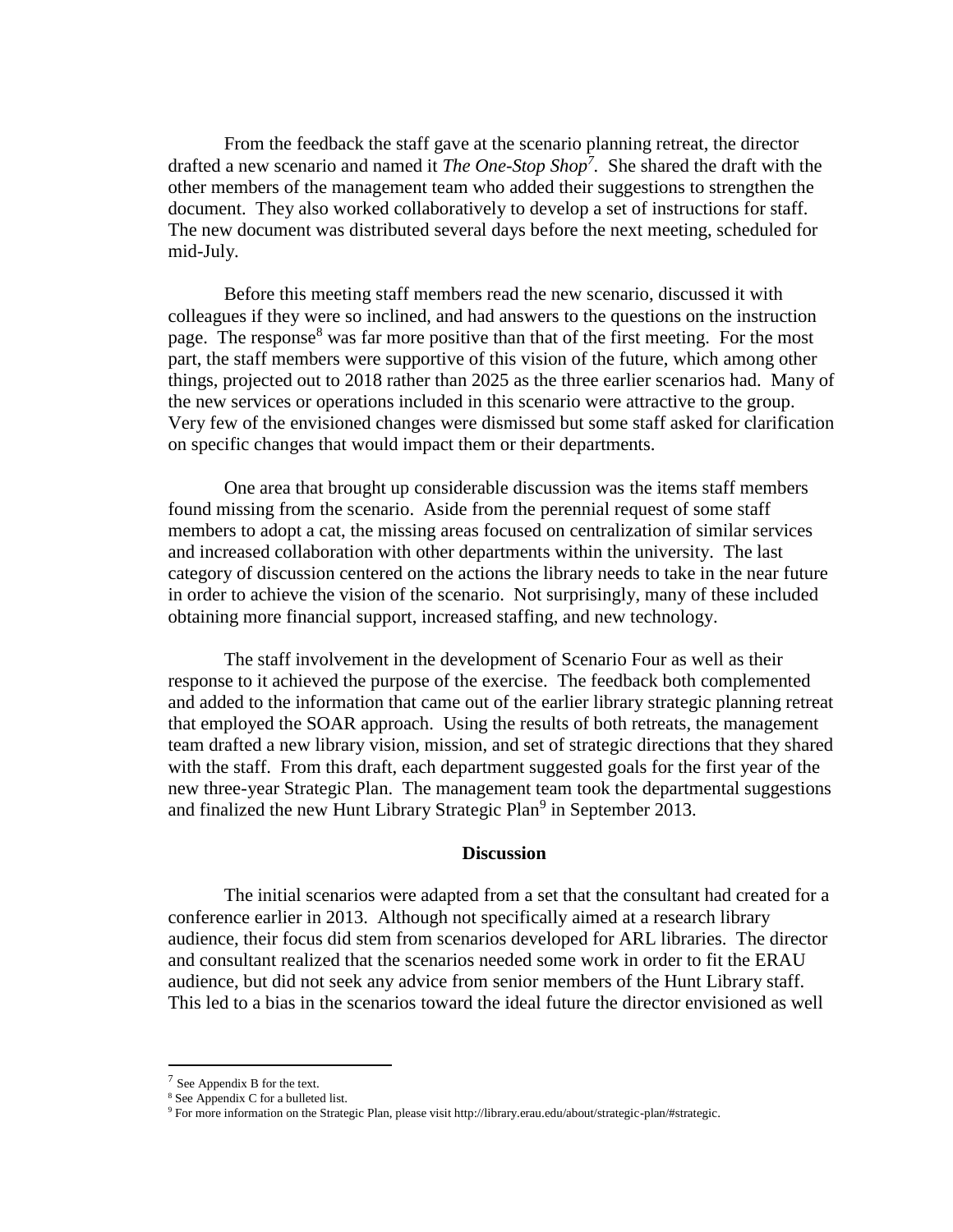as to a frustration on the part of the associate directors, who knew little more than the staff and, thus, were not able to answer questions effectively.

The mood in the library during the group sessions at the retreat and the reportingout period was primarily negative and came as a bit of a surprise to the director. Rather than creating a positive atmosphere in which staff members believed their input about the future of the library was valued, the initial scenario process elicited some anger and distrust. However, the consultant and the director viewed the initial negative feedback in a constructive way and assured the library staff that they would take their input into consideration and make changes in future processes.

In the second phase, the director collaborated with the other members of the management team to craft a new scenario process that proved highly effective. Excluding the associate directors initially was done to allow them the opportunity to react to the scenarios without prior knowledge. While it may have achieved that purpose, it also served to alienate them a bit from the director. This result was far more detrimental to the working relationship of the management team than any positive response to the scenarios warranted. Therefore, the inclusion of the associate directors in the second part of the process was extremely important.

The decision to withhold the scenarios from the library staff until they moved into their assigned groups the day of the retreat proved to have many benefits in the long run. Because of the lack of information, the time constraints and the perceived bias in the scenarios, the frustration level among the staff was very high and the more vocal members expressed their displeasure forcefully. Although the director and the consultant did not enjoy the tone of the feedback, they were both aware of the importance of engaging the staff in a very important discussion. Many staff members voiced their concerns about specific areas of the scenarios and the process itself and their input led to some good revisions to both. In addition, the negative dimensions of the initial scenario process may have created a stronger interest in the future visioning of the library than would have otherwise existed.

The consultant learned from this process as well. It is important for the consultant to address and mange expectations of the library director. Directors have future visions or directions they want to lead their library. Scenarios intentionally introduce future directions that may not fit the current vision or, more importantly, may reveal too much about a particular direction the leader is not prepared to share. Since the director and the consultant wrote the scenarios, an entire scenario planning process was skipped. The skipped process requires staff to start at the very beginning identifying the uncertainties in the environment. These uncertainties led to writing four different stories or narratives of how the future may unfold. If done again, the consultant believes it is better to include all staff earlier in the process. Given all the work it takes to identify four distinct, but plausible stories of how the future may unfold, libraries may need to better understand the steps to scenario planning.

#### **Conclusion**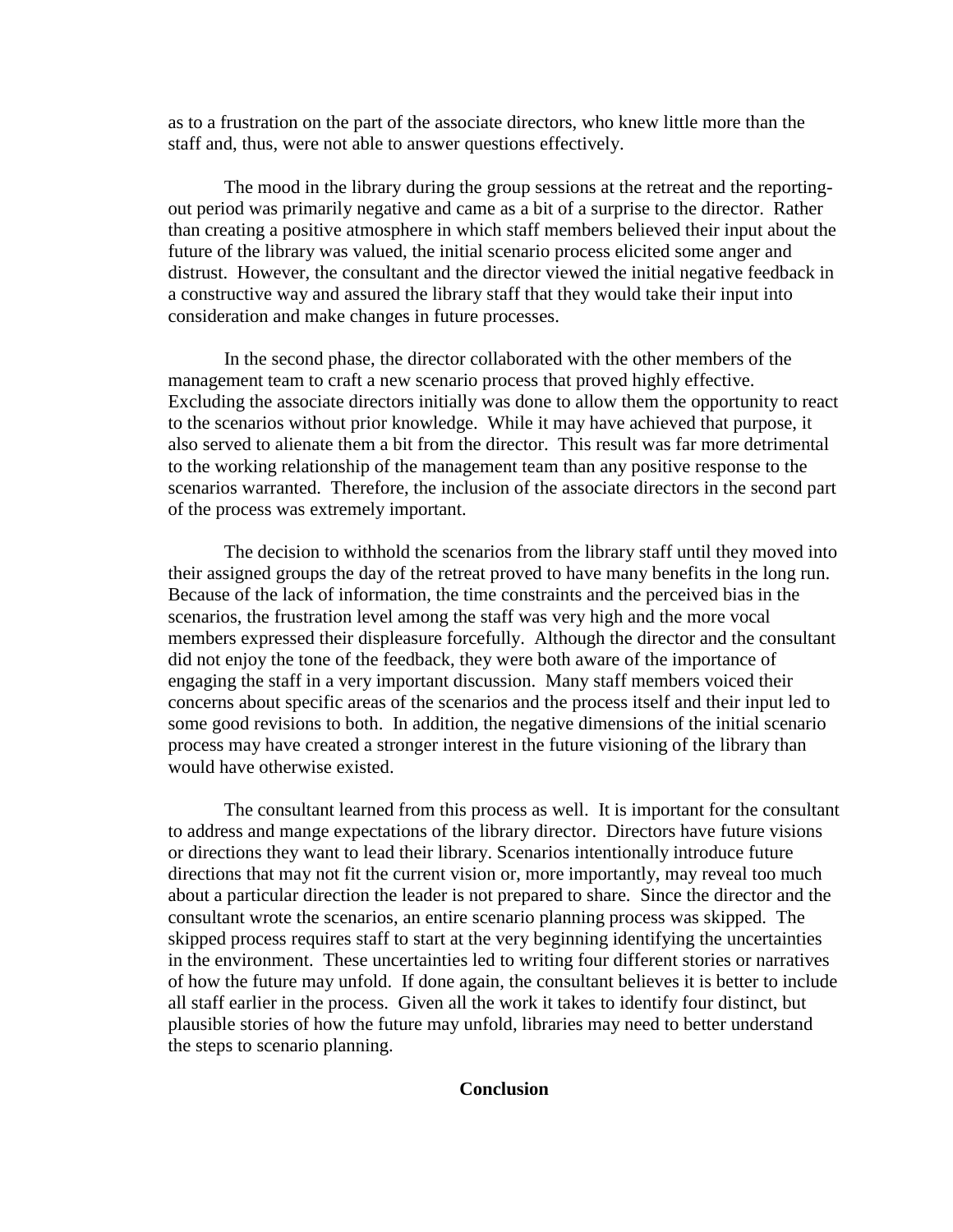The scenario exercise at the Hunt Library was constructive in a number of ways. Although the director may have started things off on the wrong foot by deciding to withhold information from the staff until the day of the first meeting and by not including the library associate directors in the planning, the results were positive. The Hunt Library Strategic Plan for 2013-2016 is considered to be a vital guide for the near future, not only by library staff, but also by campus administration. In addition, the recovery from the problematic first scenario exercise reinforced to the library staff the importance of their input regarding library planning.

There are many ways to plan for the future of an organization. The scenario process is an interesting one that encourages participants to think outside the box library staff normally inhabit. A scenario exercise can take place at any level of the organization with as few as one participant and as many as the entire complement of the library. The Hunt Library chose the latter approach and it was a good decision. Library staff had several ideas for future adaptations that the library administration and the consultant did not envision.

Further research in this area would be valuable. Up until recently, the scenario approach has been used primarily in large research libraries. Given that the resources and missions of such libraries are quite different from smaller academic libraries, a scenario that would be very effective in future visioning for a research library may fail to achieve the desired results, as was evidenced in this case. In particular, it might be beneficial to investigate scenarios in the planning of other distance learning library services. Much of the predicted change in higher education appears to impact the education of distance learners. Using scenarios may be an ideal way to help plan for new distance learning library services and make improvements in existing ones.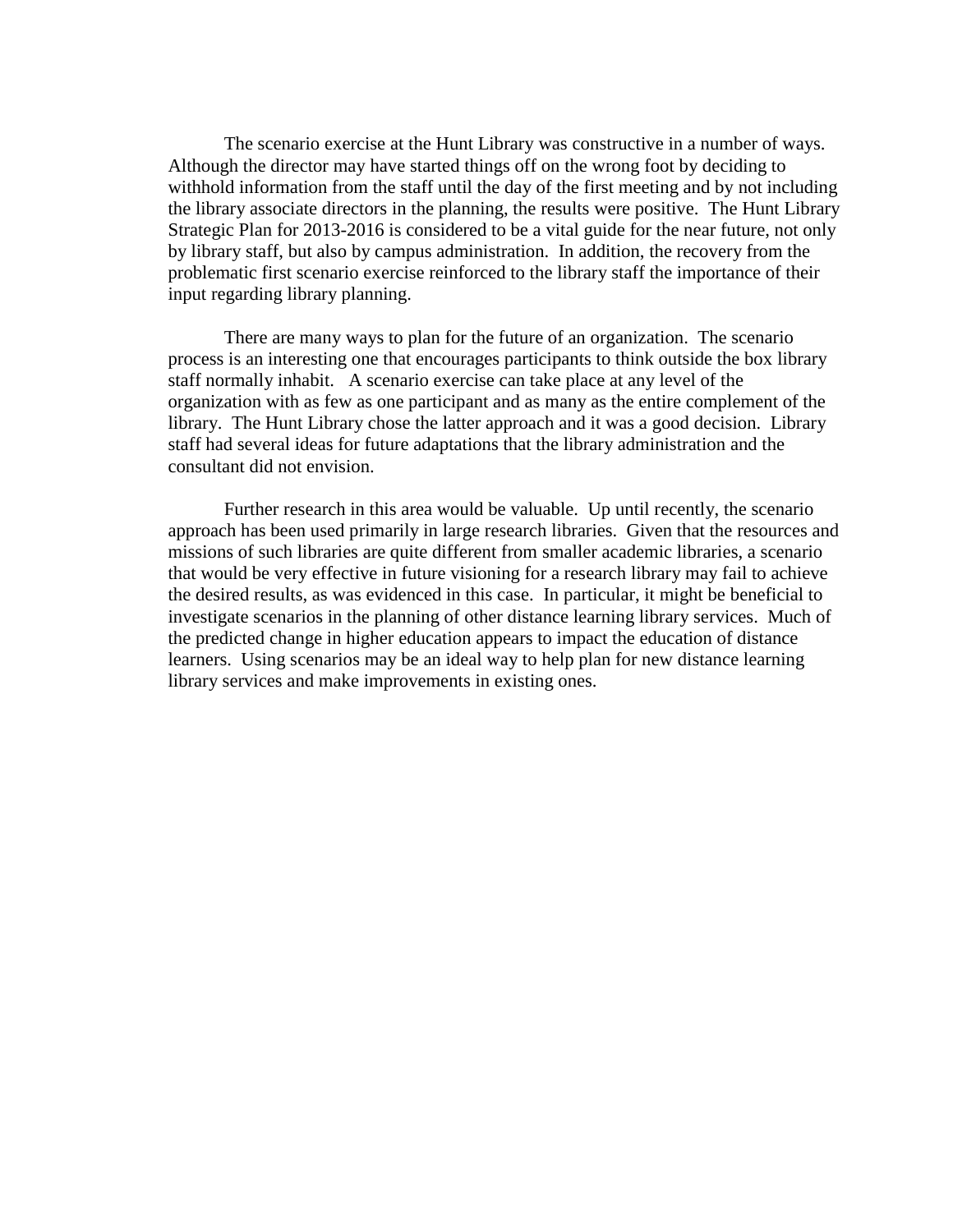#### **References**

- Ball, K., Bowlby, R., Burri, M., Lewis, V., & Mengel, E. (2012). The ARL balanced scorecard initiative meets the ARL 2030 scenarios. *Research Library Issues*, (278), 17-23.
- Burt, G. (2003). Epigenetic change: New from the seeds of the old. *Journal of Strategic Change*. *12*, 381-393.
- Burt, G., & Chermack, T. J. (2008). [Learning with scenarios: Summary and critical](http://www.worldcat.org/oclc/437851572)  [issues.](http://www.worldcat.org/oclc/437851572) *Advances in Developing Human Resources*, *10*(2), 285-295.
- Chadwick, C., DiPlato, R., Le Conge, M., Rubin, R., & Shaffer, G. (2012). The future of the FDLP in public libraries. *Public Libraries*, *52*(4), 40-46.
- Deiss, K., & Giesecke, J. (1999). From here to there: Moving to the future through scenario planning. *Library Administration & Management, 13*(2), 99-104.
- Dupuis, J. (2009). Twenty nine reports about the future of academic libraries. Retrieved from [http://jdupuis.blogspot.com/2009/02/twenty-nine-reports-about-future](http://jdupuis.blogspot.com/2009/02/twenty-nine-reports-about-future-of.html)[of.html](http://jdupuis.blogspot.com/2009/02/twenty-nine-reports-about-future-of.html)
- Fortado, B., & Fadil, P. (2012). The four faces of organizational culture. *Competitiveness Review, 22*(4), 283-298.
- Godet, M., & Roubelat, F. (2000). *[Scenario planning](http://www.worldcat.org/oclc/45345386)*. New York: North-Holland.
- Hardesty, L. (2002). Future of academic/research librarians: A period of transition—to what? *portal: Libraries and the Academy, 2*(1), 79-97.
- Heijden, K. V. (2005). *Scenarios*. Chichester, England: John Wiley & Sons.
- Hernon, P., & Matthews, J. R. (2013). *Reflecting on the future of academic and public libraries*. Chicago: American Library Association.
- Hernon, P., & Saunders, L. (2009). The federal depository library program in 2023: One perspective on the transition to the future. *College & Research Libraries, 70*(4), 351-369.
- Jantz, R. (2012). A framework for studying organizational innovation in research libraries. *College & Research Libraries*, *73*(6), 525-541.
- Koninklijke Nederlandsche Petroleum Maatschappij. (2005). *The Shell global scenarios to 2025: The future business environment: Trends, trade-offs and choices*. London: Shell International Limited.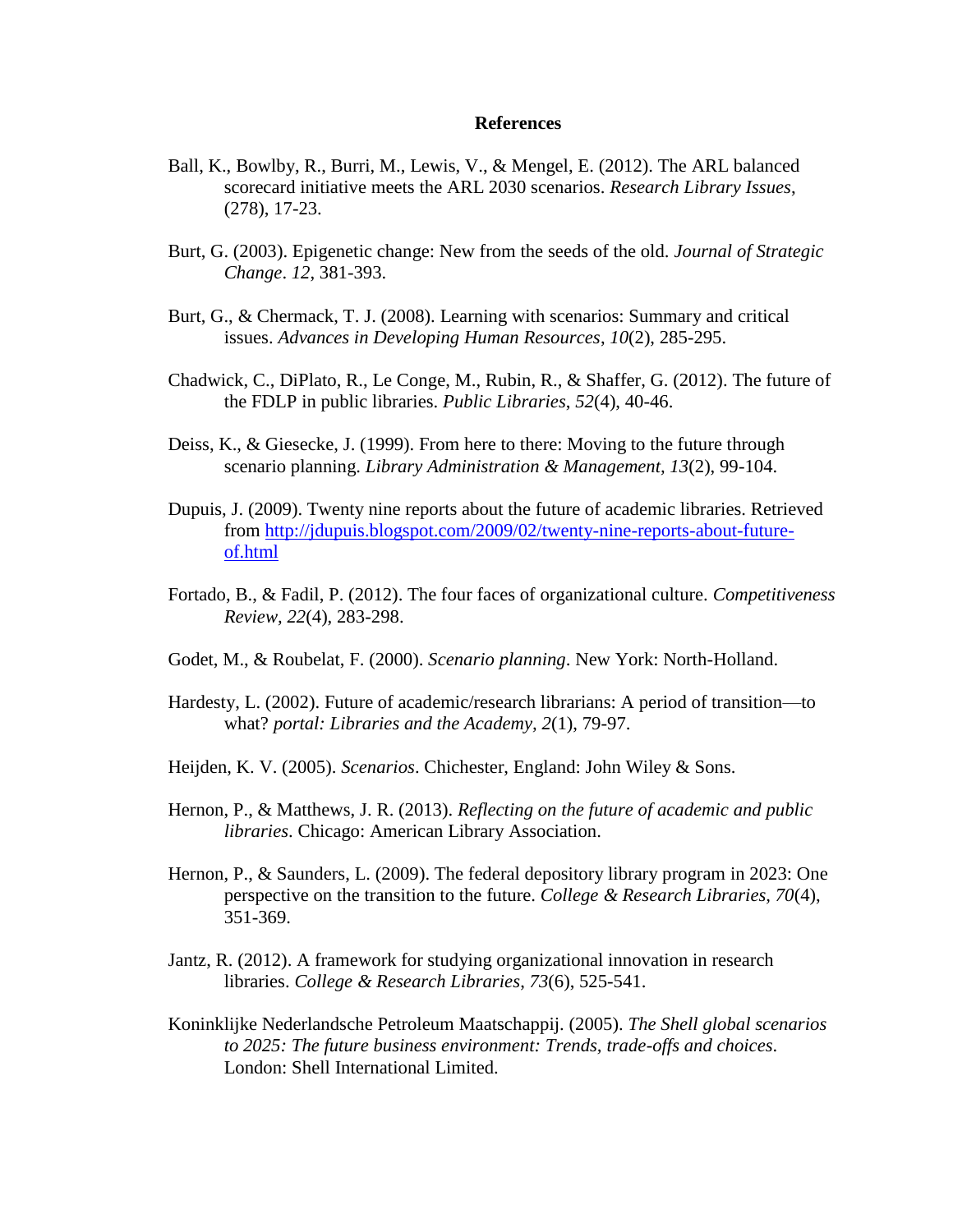- Lindgren, M., & Bandhold, H. (2009). *Scenario planning: The link between future and strategy*. New York: Palgrave Macmillan.
- Ludwig, D., & Church-Duran, J. (2012). Scenario planning: Developing a strategic agenda for organizational alignment. *Research Library Issues*, (278), 8-11.
- Ludwig, L., Giesecke, J., & Walton, L. (2009). Scenario planning: A tool for academic health sciences libraries. *Health Information & Libraries Journal*, *27*(1), 28-36.
- Malenfant, K. J. (2011). *Understanding faculty perceptions of the future: Action research for academic librarians.* (Doctoral dissertation). Retrieved from ProQuest Dissertations and Theses*.* (AAT 919709026)
- O'Connor, S., & Au, L. (2009). Steering a future through scenarios: Into the academic library of the future. *Journal of Academic Librarianship, 35*(1), 57-64.
- O'Connor, S., Blair, L., & McConchie, B. (1997). Scenario planning for a library future. *The Australian Library Journal*, *46*(2), 186-194.
- Reyes, V. (2006). The future role of the academic librarians in higher education. *portal: Libraries and the Academy, 6*(3), 301-309.
- Ringland, G. (2006). *Scenario planning: Managing for the future*. Winchester, NY: Wiley.
- Schwartz, P. (1991). *The art of the long view*. New York: Doubleday.
- Shepstone, C., & Currie, L. (2008). Transforming the academic library: Creating an organizational culture that fosters staff success. *Journal of Academic Librarianship*, *34*(4), 358-368.
- Shoemaker, P. J. H. (1995). Scenario planning: A tool for strategic thinking. *Sloan Management Review*, *37*(2), 25-40.
- Staley, D. J., & Malenfant, K. (2010). *Futures thinking for academic librarians: Higher education in 2025*. Chicago: Association of College and Research Libraries.
- Staley, D. J., (2012). *Futures thinking for academic librarians: Scenarios for the future of the book*. Chicago: Association of College and Research Libraries.
- Stavros, J., Cooperrider, D., & Kelley, D. L. (2003, November). Strategic inquiry appreciative intent: Inspiration to SOAR: A new framework for strategic planning. *AI Practitioner*, 10-17.
- Swanson, R. A. (2008). Seeing scenarios. *Advances in Developing Human Resources*, *10*(2), 127-128.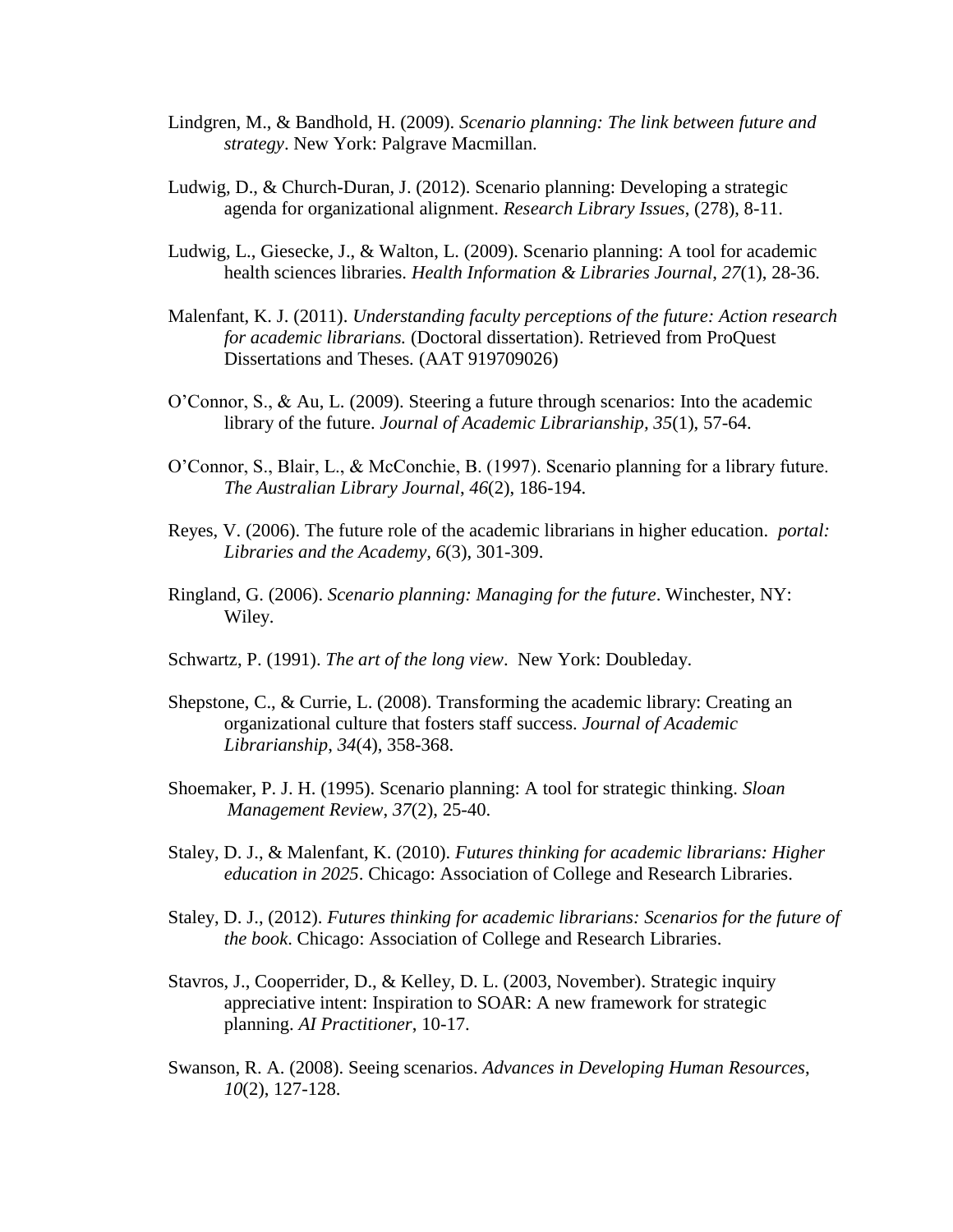Watstein, S. B. (2003) Scenario planning for the future of reference: Five white papers posit the future and raise the bar for us all. *Reference Services Review, 31*(1), 36-38.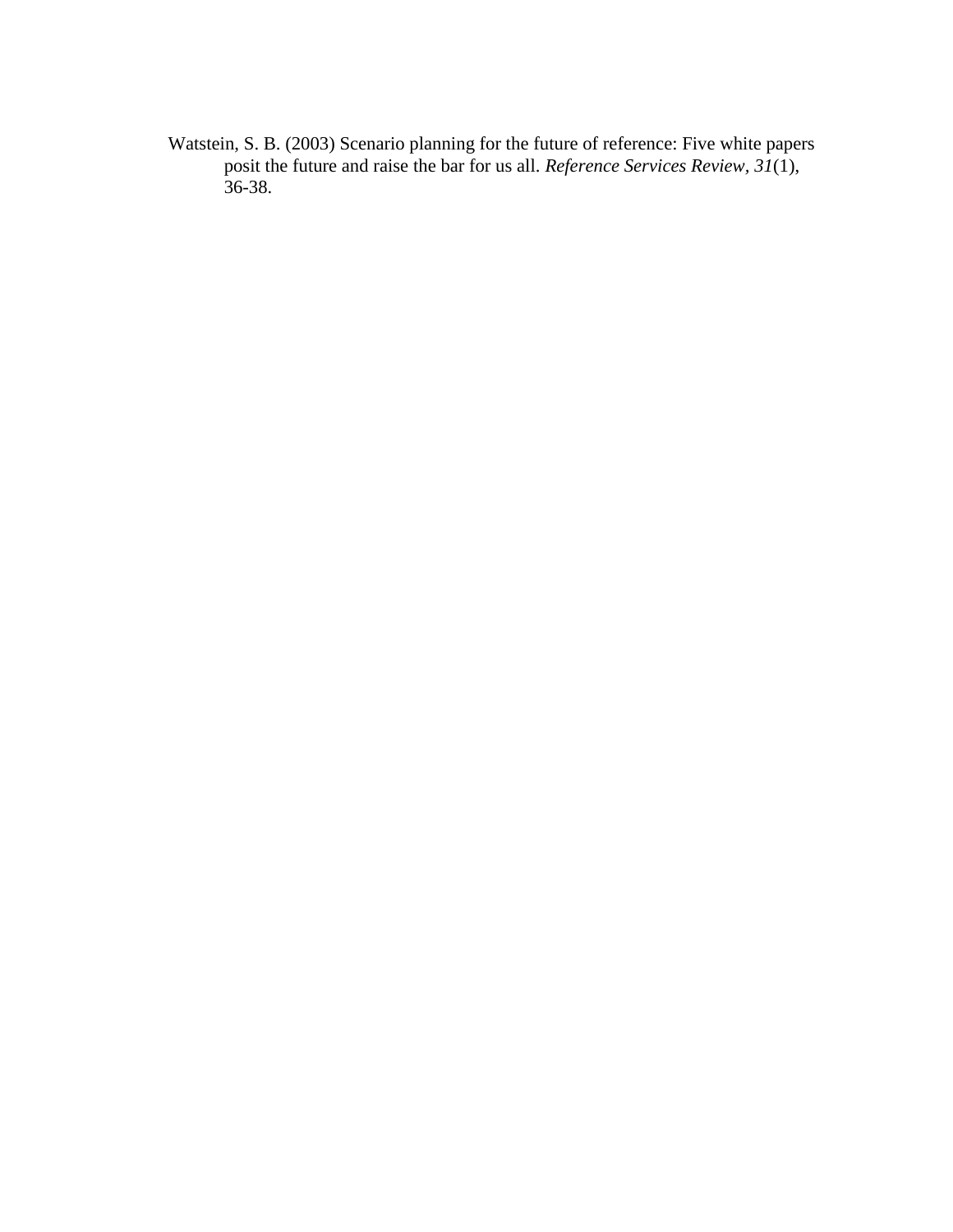#### **Appendix A**

#### **FUTURE SCENARIOS FOR HUNT LIBRARY 2025**

#### **Environmental Overview**

During the first 25 years of this century, Embry-Riddle Aeronautical University (ERAU) experienced considerable growth. Academic programs were added at all levels, including ten PhD programs, three of which were unique globally. Programs dedicated to the enhancement of research attracted more students and raised the profile of the university globally. The Daytona Beach and Prescott campuses enrolled enough students annually to maintain financial stability, while ERAU explored the expansion of worldwide locations to increase campus growth, student success and create profit for ERAU.

Overall, higher education institutions faced increasing pressure from state and federal government agencies to demonstrate value. A growing global workforce demands greater accountability for student learning and access to cutting edge research through the long-term sustainability of scholarly communication. These realities forced several smaller colleges and universities to merge, close or increase the numbers of nontraditional students (returning, veterans and online) and international immigrants. Due to faculty retirements—which significantly reduce class availability—the average student needs five or more years to graduate.

The early 21<sup>st</sup> century saw the arrival of Google, Amazon, and many varied and online search engines, as well as revolutionary products such as the Kindle and iPad, and new teaching models like the Massive Open Online Courses (MOOCs). By 2025, search and discovery was so easy, the value of the physical "just-in-case" library changed to "just-in-time" access. Further, the second decade of the century saw a building boom on the Daytona Beach campus, which impacted the Hunt Library. In 2014 staff and collections moved to temporary quarters while the old building was razed and the new multi-purpose student center was constructed. Access to physical collections was limited and there was no student study space in the temporary quarters.

 In the summer of 2017 the Hunt Library staff and collections moved into the top floor of the new student center. Other departments on this floor are the Office of Undergraduate Research, University Archives, CTLE, Starbucks, and a 24/7 open study space. The Hunt Library faced some challenges like pending retirements, increased reliance on technology and accountability in higher education, that were common to academic libraries and unique to their circumstances. The success of the Scholarly Commons and the ERAU institutional repository transforms faculty and student research and attracts consulting work and corporate partnerships. The following three scenarios present a possible snapshot of the library in 2025 based on different ways they operated in this changing environment.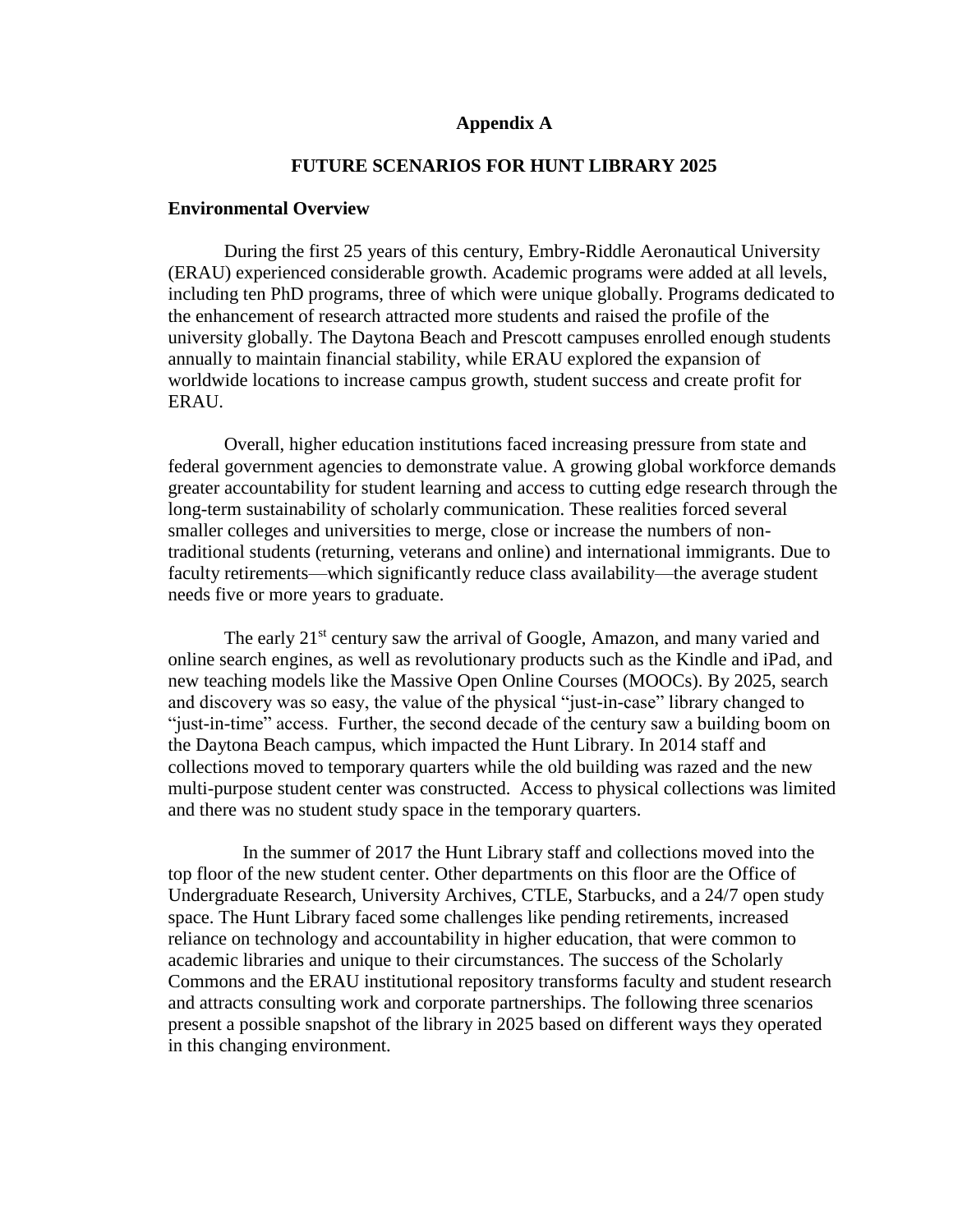#### **Scenario One**

The Hunt Library has become the learning commons popular in the first two decades of this century at other institutions. Although the library is a self-contained unit, there is a lot of interaction among the departments on the top floor of the student center. In fact, many students and faculty consider the whole floor to be one large unit. The library staff provides mediated research assistance to the worldwide campus while continuing to serve the Daytona Beach campus. For example, librarians provided instruction in the classroom buildings and set up satellite mobile research desks in areas of high student concentration. They also focused on building Scholarly Commons into a repository of the best of ERAU research and archives.

Staffing levels are the same, (35-40 staff members and librarians) but many of the jobs have shifted due to significant retirements. These new positions support instructional technology, scholarly communications, and special collections. The research/liaison librarians divide their time between video chat with students and faculty to consult on research requests, embedding instructional sessions in courses, and assisting the scholarly communications staff. Electronic and technical services staff focus on providing instant access to the primarily electronic collections. The main thrust of the circulation department is the maintenance of a massive textbook reserve collection in addition to building security; inter-library loan facilitates access to ERAU legacy print collections; and the work of Media Services has been absorbed by IT. Staffs are content with the stability and predictability of the Hunt Library. Library administration provides funds for professional development and training opportunities outside the library for the transition to new positions.

#### **Scenario Two**

The library maintains a service desk in the open study space on the top floor of the student center, but that is all that resembles a traditional library. The desk is crossstaffed with highly trained personnel from the Office of Undergraduate Research, University Archives, CTLE, and Starbucks. As in-person business decrease, demands for electronic collections and services expand, yet due to the excellent service, patrons are often seamlessly connected with research librarians virtually when they need more detailed assistance. The library staff began to focus on service to worldwide start-up locations to the exclusion of much else. They reasoned that any services and collections they developed for Worldwide would also help Daytona Beach. They also focused on building Scholarly Commons into a repository of the best of ERAU research and archives. Other than small collections of unique aviation print materials, the physical materials were sold or donated. New materials were collected in electronic format and the special collections were digitized.

Staffing levels, while they are the same as they were in 2010, the staffing patterns have shifted. Many of the jobs that supported a physical library are no longer needed in the virtual environment. Most departments lost staff or morphed entirely into new areas, such as scholarly communications, while the research department doubled in size. The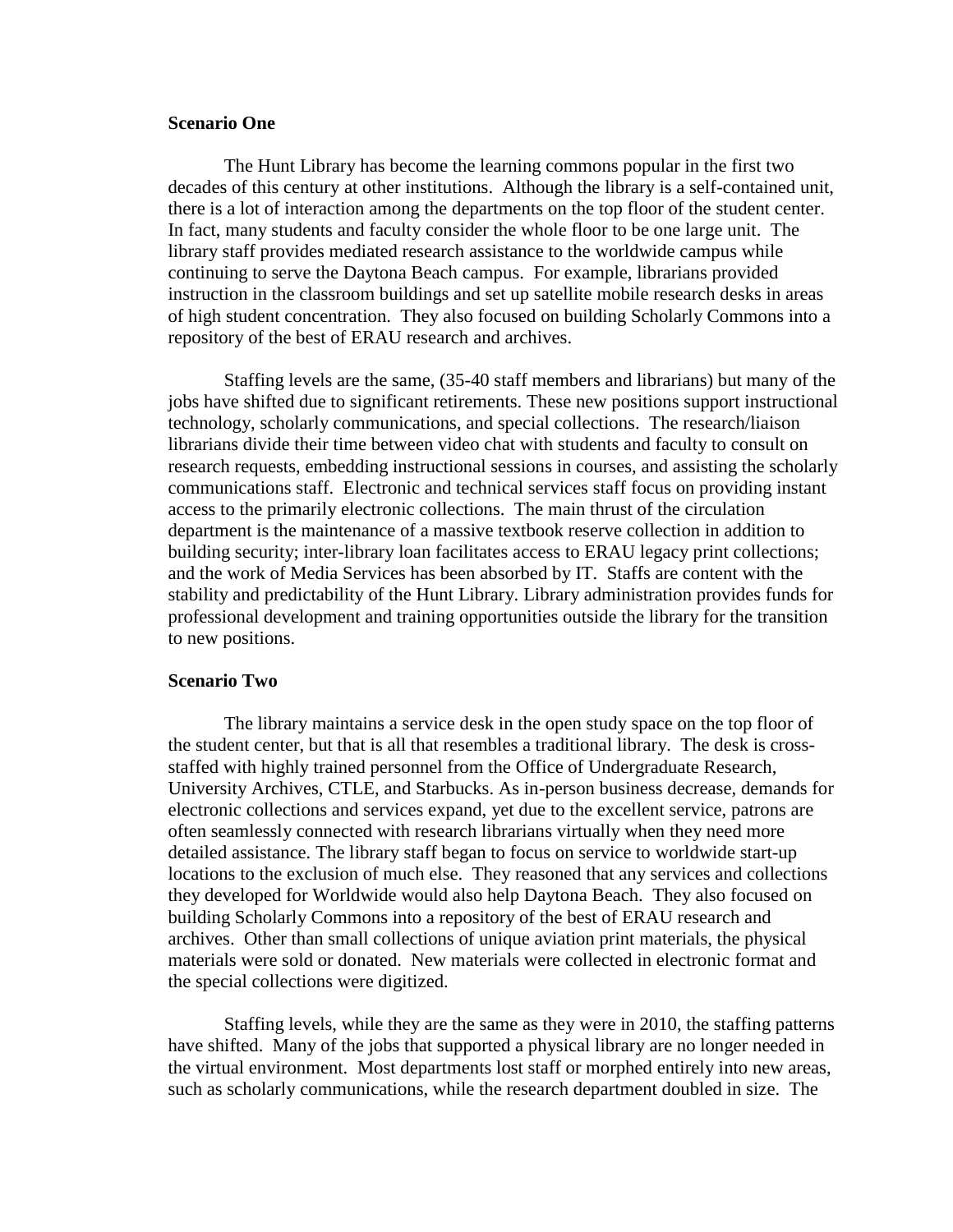focus of the majority of librarians and staff is 24/7 virtual reference and instructional support and creating specialized learning objects upon request. Circulation, crossstaffing staff at the desk handles the large number of internal to ERAU and external ILL requests. Ordering and processing of new materials is all electronic so one acquisitions technician remains of the old technical services department and access to collections falls to electronic library services. Staffs are active, engaged and responsible for their collective professional development. Library administration only provides professional development and training to help staff improve the user experience online and in-person.

#### **Scenario Three**

All of the departments on top floor of the student center recognizing the important connection to not only their work, but decreasing the duplication within the space they would inhabit in the new building. The result is a collective academic support area designed to offer visitors the instructional and research experience they need. Highly trained library technicians, or students, who direct visitors to the service or resource that best matches their need, staff a reception desk at the entrance to the floor. The physical layout of the library public space encourages discussion and collaboration among students and faculty. The easy flow from the library space to the Office of Undergraduate Research or CTLE enhances the access to the professional advice students and faculty need as they share old and create new knowledge. The coffee shop, located in the open study space is constantly busy. The collections supporting instruction and research are now primarily electronic. However, the library maintains a core collection of physical materials in aviation science and has been designated an official repository in this subject area. The special collections and university archives share an inviting and climate-controlled area within the library proper.

In-person demand for physical collections and services fell off during the 2014- 2017 period in temporary quarters. Library staffs focused on virtual service and instruction and collaborate with the libraries at Daytona State College and Bethune-Cookman University. In exchange for the Hunt Library taking on some of the virtual reference demand at the other two institutions, BCU and DSC offered study space and access to general physical collections to ERAU students and faculty. ERAU receives worldwide attention for the ways in which the Hunt Library staffs focus on the mutual needs of surrounding institutions.

Library staffing levels are the same as they were in 2010, but the jobs have shifted and staffing levels fluctuate to support digital scholarship and new forms of scholarly communication. New technologies have contributed to efficiencies and library staff skills focuses on supporting scholarly communications initiatives and the ERAU research agenda developed. This research agenda influences a interdisciplinary digital consortia of university archives. While still maintaining the collections access through a print on demand university press, the Hunt Library organization also supports teaching and learning at ERAU and is viewed as integral to the advancement of ERAU as a research university. Staff are recognized and sought-after worldwide for their expertise and knowledge of the new library model. Library administration splits the professional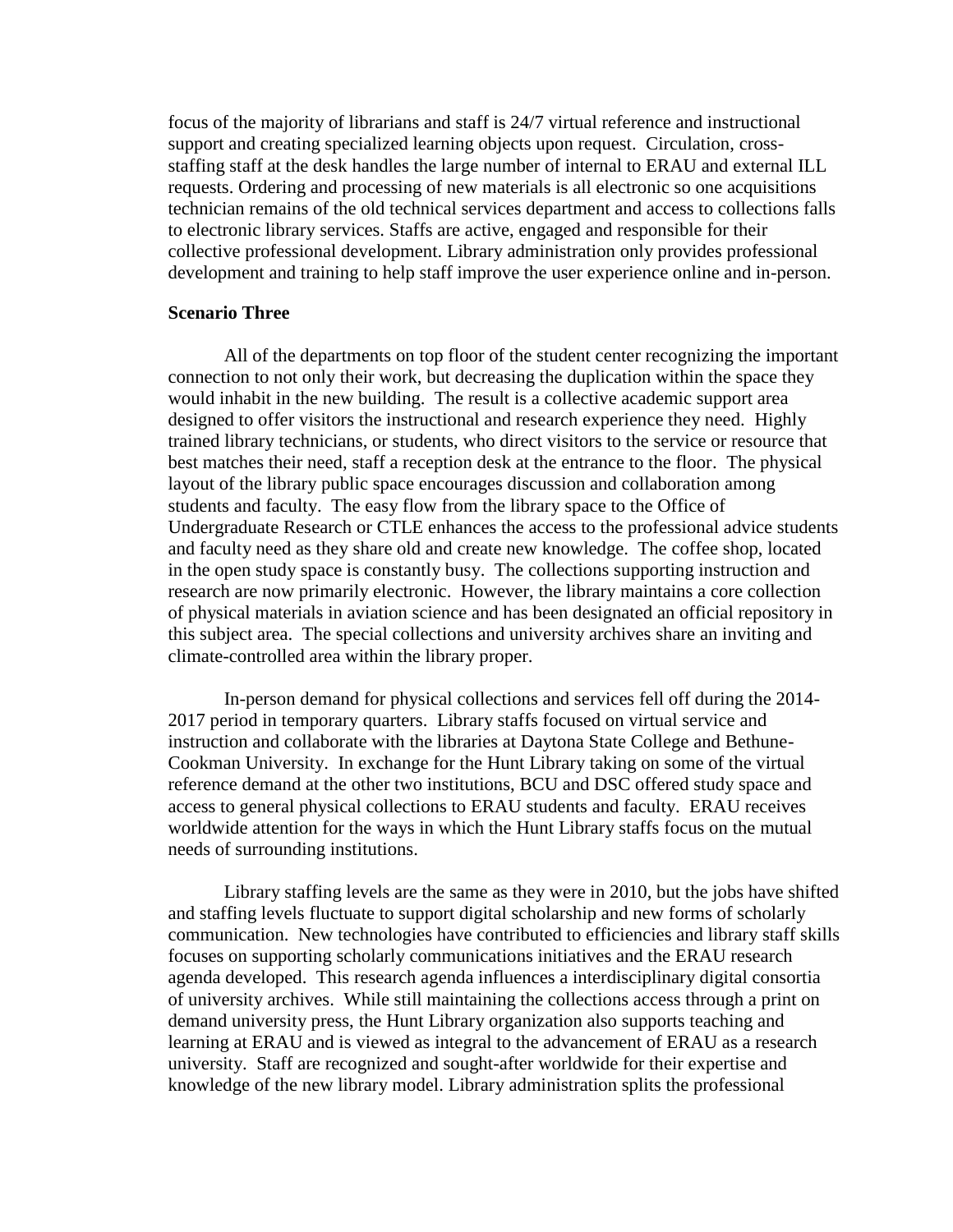development and training proceeds with staff to champion innovative thinking among Daytona Beach faculty departments as well as worldwide campus locations.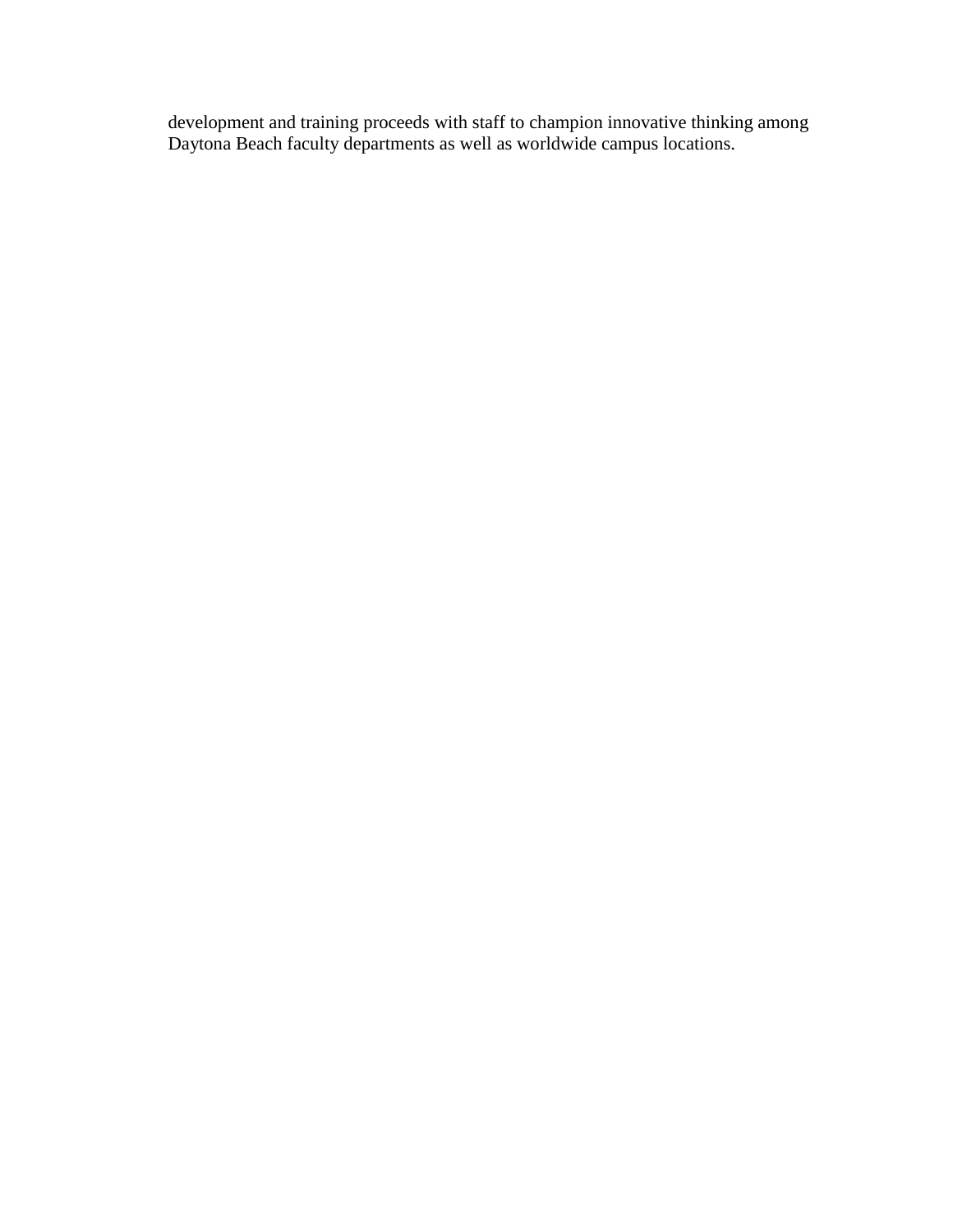## **Appendix B**

### **Hunt Library**

### **Strategic Plan – Scenario Exercise, #2**

### **Instructions**

- 1. Print the scenario.
- 2. Read it before the meeting on July 16.
- 3. Cross out anything you do not like.
- 4. Highlight any items that you especially would like to see realized.
- 5. Write down anything you think is missing from this future:

6. Write down what you, your department, or the library would need to do to realize the new things you like the best in the scenario. (Please keep in mind that this includes hiring new staff!):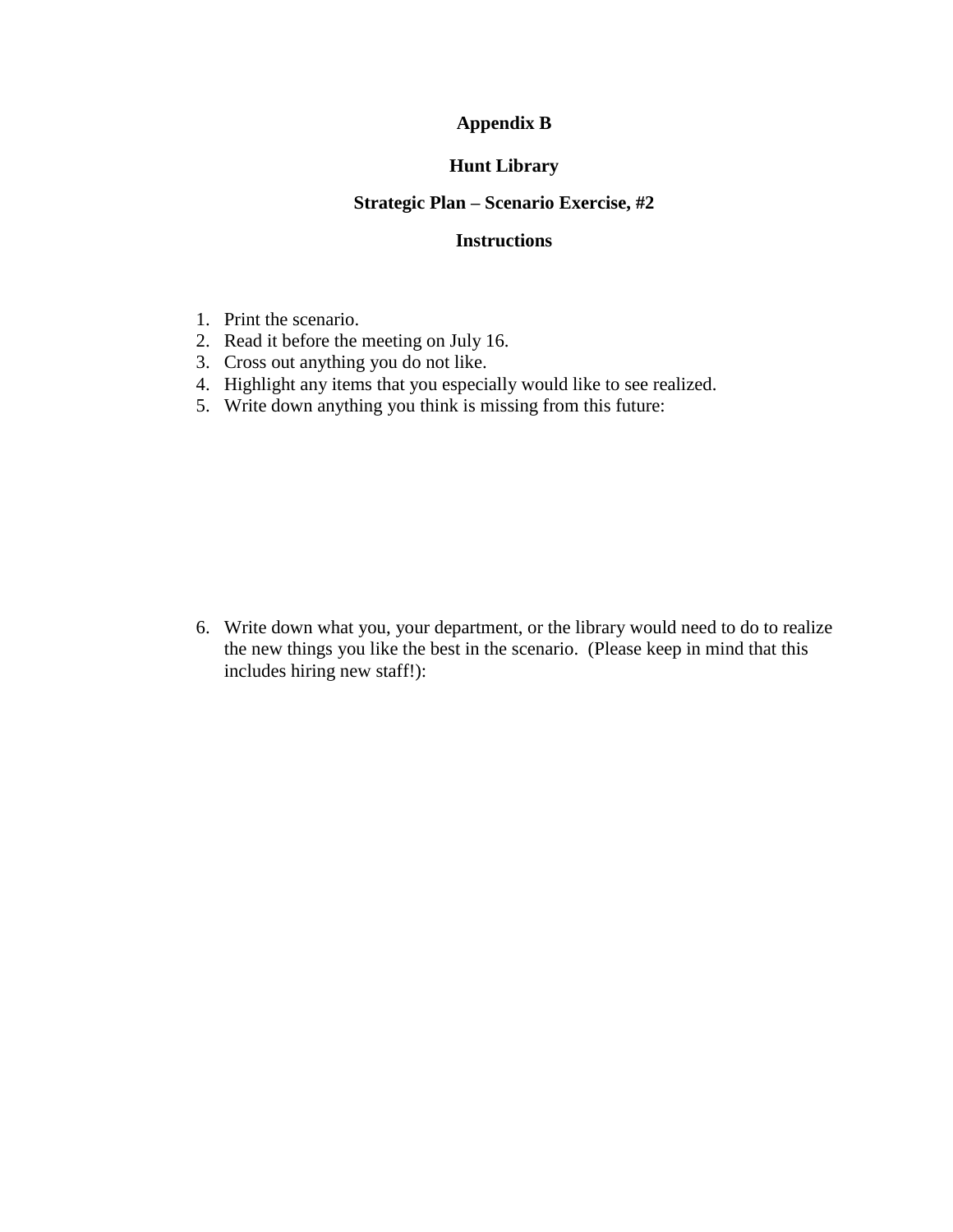#### **Hunt Library -- 2018**

#### **Environmental Overview**

Embry-Riddle Aeronautical University (ERAU) experienced considerable growth in the twenty-first century. Academic programs were added at all levels, including new PhD programs, one of which is unique globally. In 2012 the university embarked on a five-year plan to increase undergraduate research as part of their accreditation cycle. Programs dedicated to the enhancement of research attracted more students and raised the profile of the university. By 2018, the Daytona Beach and Prescott campuses enrolled enough students annually to maintain financial stability, while the Worldwide campus continued to expand program locations and online courses.

The early twenty-first century was also a time of rapid change for higher education in general. New technologies, such as Google, Amazon, as well as online search engines and discovery tools, appeared on a regular basis and impacted students' research and study habits. Other new technologies included tablets, e-readers and smart phones, enabling students to access information and remain connected at all times. Social media brought people together in new ways and faculty experienced innovative teaching models like the Massive Open Online Courses (MOOCs) and open-access publishing. In this environment of ever-increasing technology and instant access to information, many people, including faculty and administrators in higher education, considered the academic library a thing of the past. They believed that everything was openly accessible online. As a result, academic libraries began to experience an erosion of their funding levels and position in their institutions.

The Hunt Library at ERAU was similar to many U.S. academic libraries during this period. Serving the residential Daytona Beach campus and the Worldwide distance learning campus, Hunt Library staff took pride in their customer service and kept up with technological innovation to the best of their ability given constraints imposed by funding and the policies of the University Information Technology (IT) department. Satisfaction surveys and anecdotal evidence convinced the staff that the students and faculty, who visited the building and used the services and resources, were pleased with the high level of service. However, administrators and some members of the faculty had begun to publicly question the viability of the library in the long-term since they believed most information was online.

 In 2013 the university administration decided to locate a long-planned student services center on the spot that the Hunt Library building had occupied since 1985. They also agreed that rather than construct a new library, they would situate library services in the new student services center. To accomplish this, the library was moved to temporary quarters for the three years of demolition and construction beginning in 2014. During the construction period, access to some library physical collections was limited due to space restrictions and student study space was inadequate. Staff members were separated into three locations, one group with the collections and public services functions, one in a singular classroom module nearby, and the remainder in an office building about tenminutes' walk away. In the summer of 2017 the Hunt Library staff and collections moved into the top floor of the new student services center. Other departments on this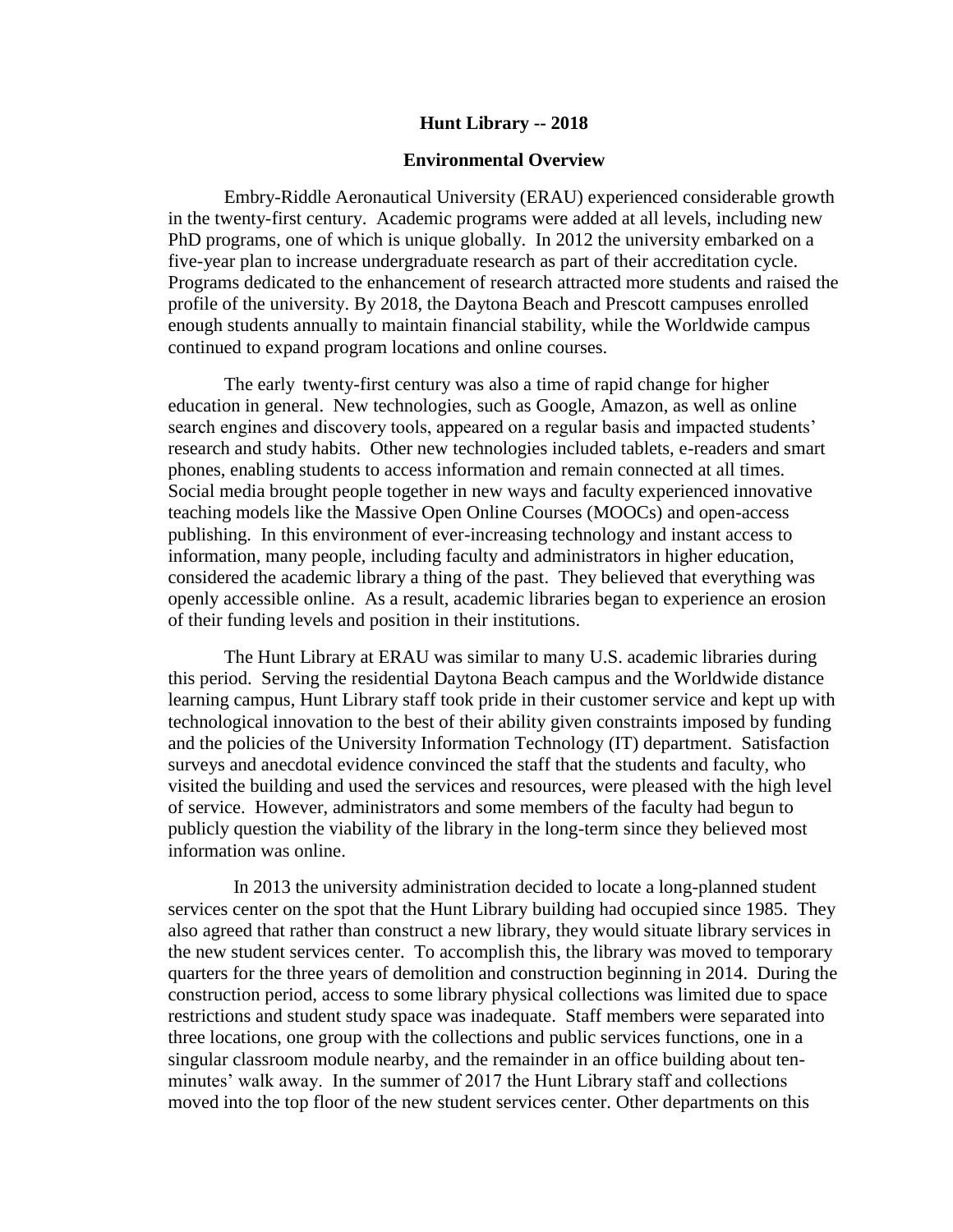floor are the Office of Undergraduate Research, University Archives, Starbucks, an ITsupported computer lab, and a 24/7 open study space. The following scenario presents a possible future for the Hunt Library of 2018.

#### **Scenario Four: One- Stop Shop**

The Hunt Library has become the learning commons popular in the first two decades of this century at other institutions. Although the library is a self-contained unit, there is a lot of interaction among the departments on the top floor of the student services center. All of the departments recognize the important connection they have and work to decrease the duplication of effort in the new building. The result is a collective and collaborative academic support area designed to offer visitors the instructional and research experience they need. A reception desk at the entrance to the floor is staffed by highly trained library technicians or students, who direct visitors to the service or resource that best matches their need.

The physical layout of the library public space encourages discussion and collaboration among students and faculty. The easy flow from the library space to the Office of Undergraduate Research or the University Archives enhances the access to the professional advice students and faculty need as they share old and create new knowledge. Student use of the library and its resources grew exponentially in the first few months of the opening of the new student center. Library hours were extended beyond those of the old building and temporary quarters and students fill the private study areas, group labs, and open space all the time.

Most of the library's information resources are electronic and accessible anywhere at any time. The physical collections that remain in the library are related to the primary curricula of ERAU since the Hunt Library has been designated a national repository for aviation science books and NASA documents. The special collections reside in a glassed-in area that is climate-controlled and secure. Tables and chairs inside the enclosure are used by researchers seeking the primary sources housed in this area. This part of the library space is adjacent to the University Archives.

Staffing levels have not changed much in the twenty-first century (35-40 staff members and librarians), but many of the jobs have shifted due to significant retirements and new responsibilities for the library. These new positions support instructional technology, scholarly communications, and special collections.

The Research Librarians continue to provide mediated research assistance to the Daytona Beach and Worldwide campuses and have evolved into the primary research and information resource for university administration. They provide library instruction in the state-of-the-art library multimedia lab, in departmental classroom buildings and through the Worldwide online course delivery system, with the help of Instructional Technology Librarians. Research Librarians also offer consultations to students and faculty in the library, through video chat, and at satellite mobile research desks in areas of high student concentration.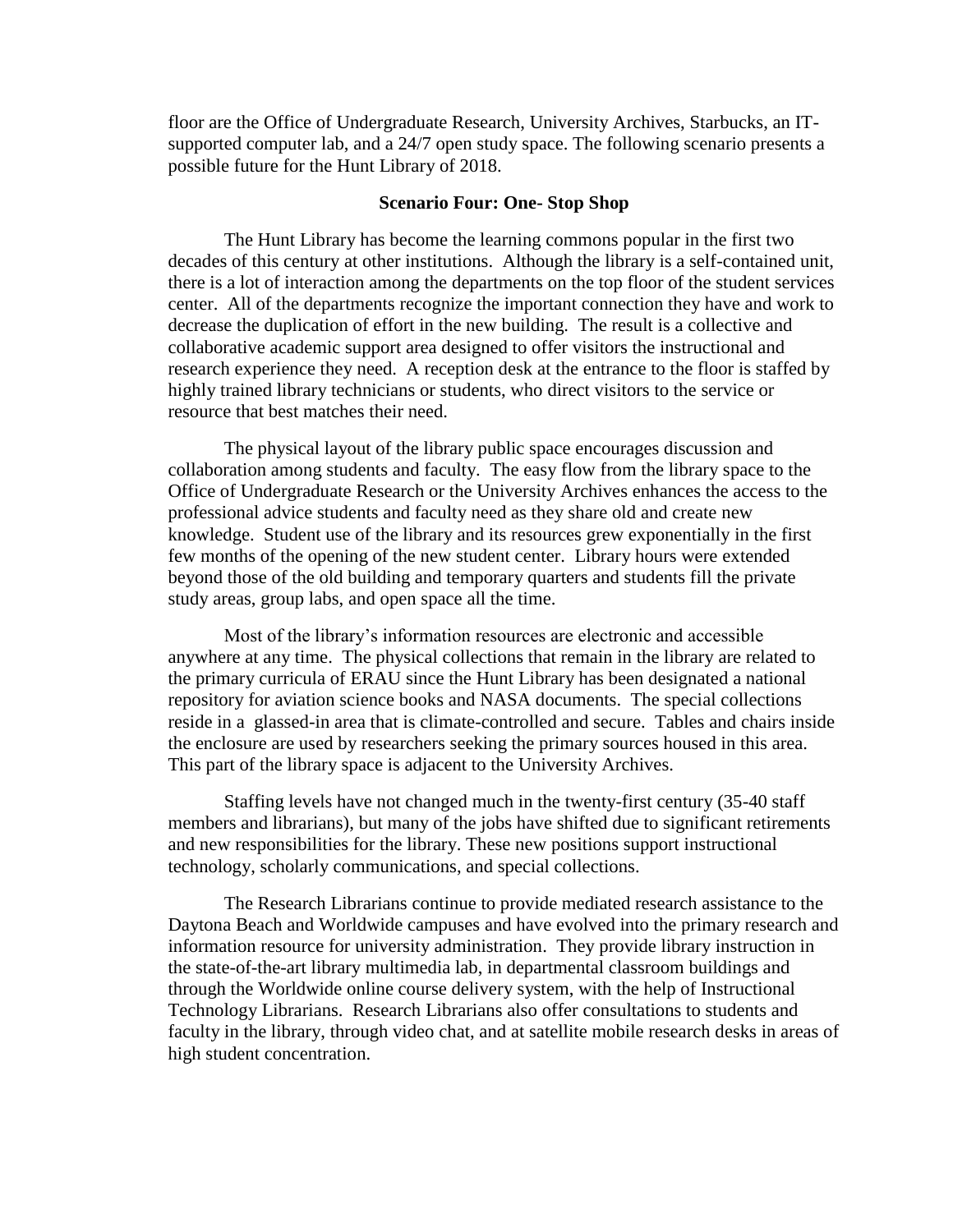Electronic and Technical Services staff focus on providing instant access to the primarily electronic collections on the state-of-the- art devices students favor. Electronic Services staff support the technology within the library proper work with the Instructional Technology and Research Librarians to maintain an effective web presence. They also collaborate with IT staff who take care of the technology in the 24/7 lab also on this floor. Technical Services staff continue to acquire new materials and ensure discovery in the new ILS they maintain. They also process and catalog the increasing special collections of aviation-related print materials the library obtains.

The main thrust of the Access Services department is the maintenance and support of the electronic textbook reserve collection, access and control of the library Special Collection, building safety and security, and assisting with the development of streaming media to support instruction and highlight research. Inter-library loan facilitates access to ERAU legacy print collections and provides enhanced document delivery.

The Scholarly Communications department, which evolved out of the old Preservation Team, has successfully digitized the special collections of the ERAU libraries and the University Archives. In addition, the librarians and staff have assisted the majority of faculty and many students to contribute to Scholarly Commons, begin new journals, and publish books. As a result, ERAU established a university press in 2016 that resides in the library. The librarians also offer their expertise to other institutions seeking advice on preservation and scholarly communications issues.

In 2018, library user satisfaction is still high, but there are now many more ERAU students, faculty and administrators who regularly consult the library first for their information needs. As the library extended its mission to include championing and facilitating open access to faculty and student research, ERAU attracted more attention globally as being far more than a flight school. This increased profile for the library drew in users who explored and took advantage of the expert research help and the information resources that the library selected and made accessible for the ERAU community.

Library staff members are content with their work and proud of their accomplishments. Although some jobs changed, the library administration provided professional development and support for acquiring new knowledge and skills' sets. These days, the ERAU library is often mentioned with pride in the public communications of the university administration and is beginning to be recognized in the U.S as a leading academic library.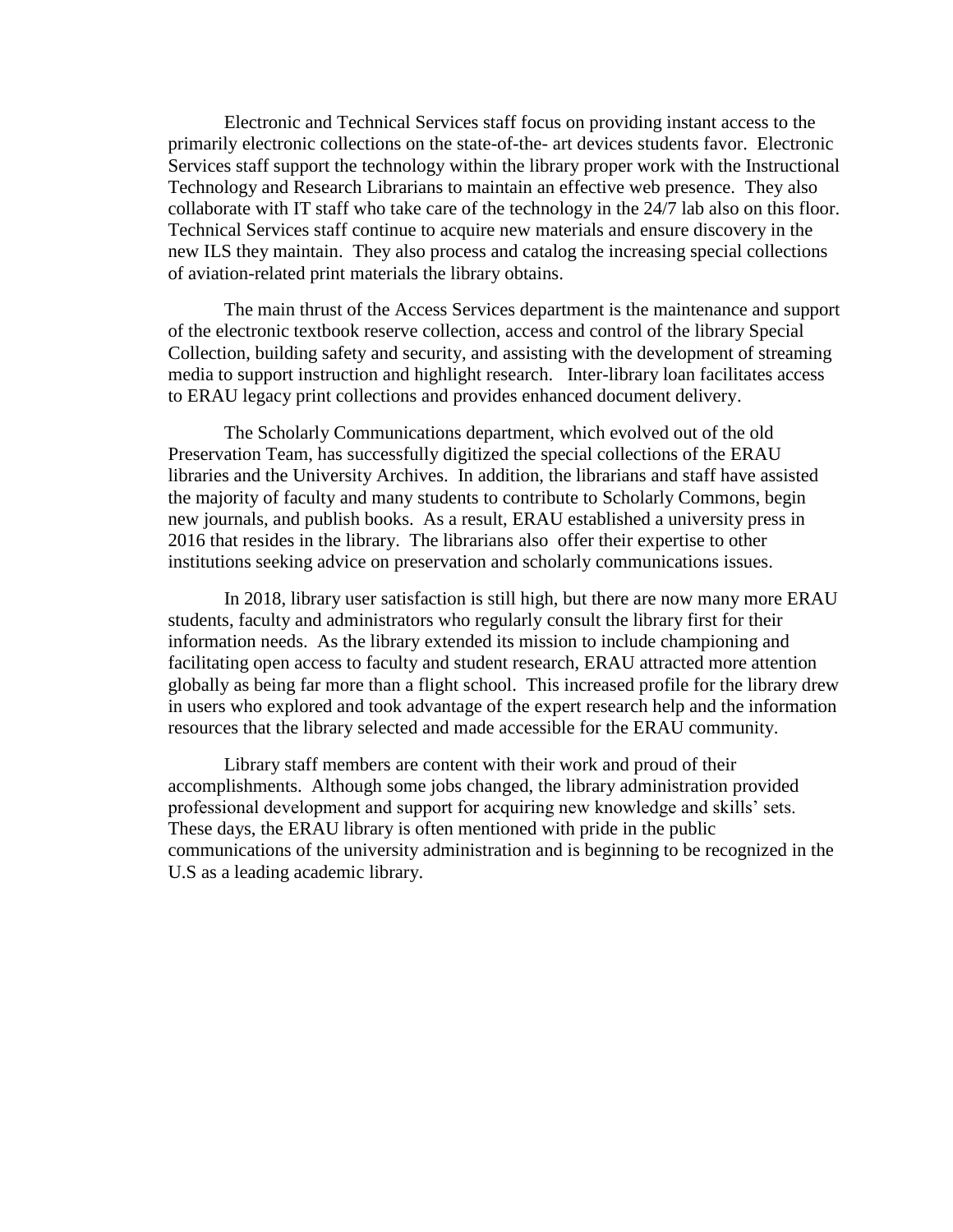# **Appendix C**

### **Scenario Exercise #2**

### Likes

- Repository
- University Press
- 24/7 Open Study Space
- State of the art multi-media lab for instruction
- Collaboration with other departments on same floor
- Video chat
- Extended Library hours
- One desk for triaging not necessarily staffed by Library staff
- Climate control for special collections
- Physical layout of Library that encouraging discussion and collaboration
- New ILS and IMS
- Greater IT role
- Special collection adjacent to archives
- New staff positions created
- Electronic textbook reserve
- Administration providing professional development opportunities
- Sharing our digitization knowledge
- Instructional electronic librarians separate to research librarians
- Library staff proud of their work and accomplishments

# Dislikes/Clarifications

- Clarify safety and security responsibilities, including whether for whole floor or just Library
- Clarify how fragile and special collections will be taken care of
- Increased profile drawing in what kind of users? (page 4, final para)
- "Easy flow from Library to OUR like a shopping mall? Yes ...
- 24/7 staff to include IT experts ?
- Language in first sentence of Scenario … sounds like we're playing catch-up. Comments: we should make ourselves indispensable to student community and aspire to the now in the Scenario.

# Anything Missing?

- Conservation of print materials
- Diminishing print collection/growth in electronic material. How to handle? Comments: will still buy print collections requested. Success could increase print collection?
- Not much focus on Prescott despite talking about increased collaboration